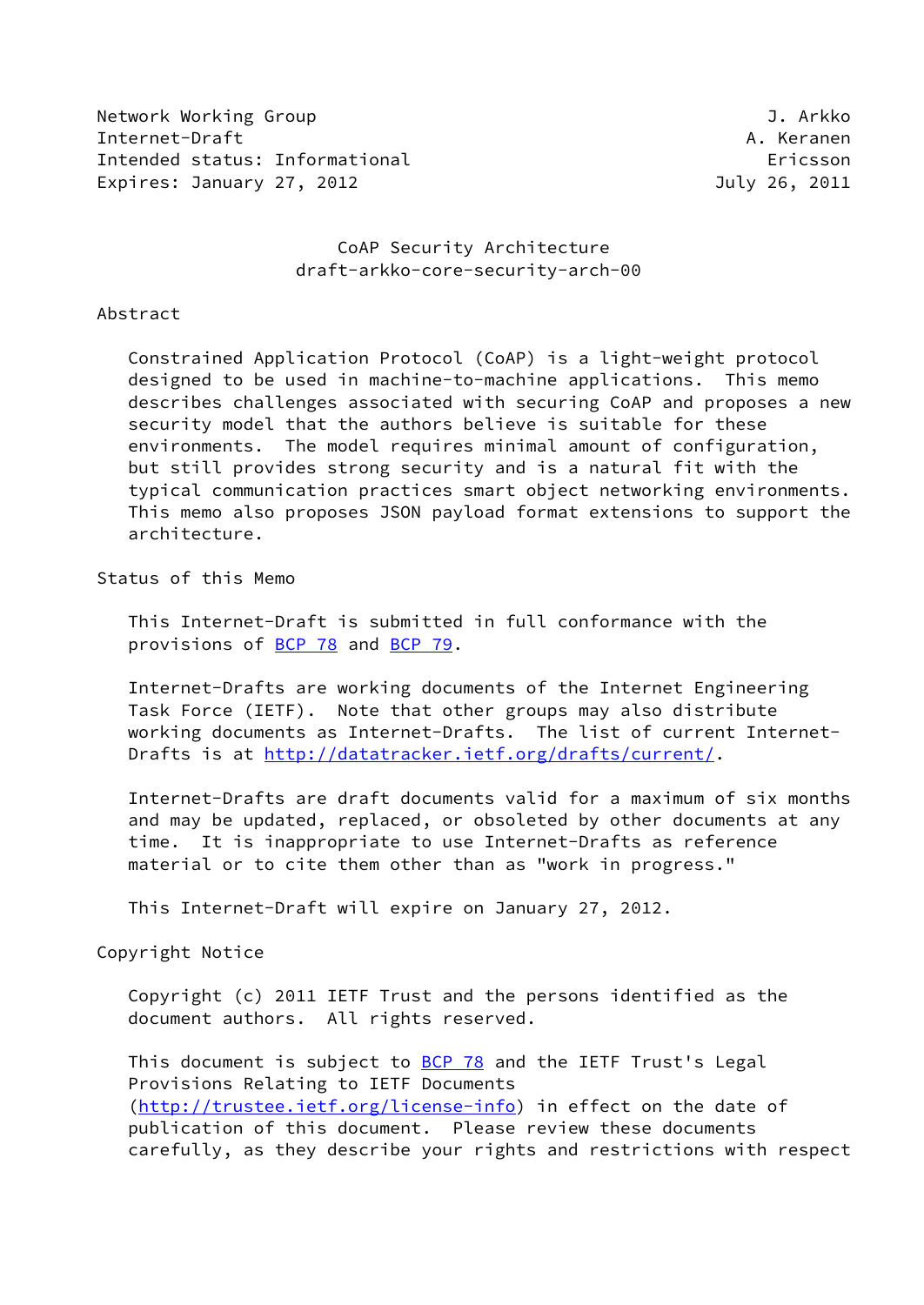Internet-Draft CoAP Security Coap Security July 2011

 to this document. Code Components extracted from this document must include Simplified BSD License text as described in Section 4.e of the Trust Legal Provisions and are provided without warranty as described in the Simplified BSD License.

Table of Contents

| 1.                                                                                            |  |
|-----------------------------------------------------------------------------------------------|--|
| 2.                                                                                            |  |
| 3.                                                                                            |  |
| 4.                                                                                            |  |
|                                                                                               |  |
|                                                                                               |  |
| 4.3. Protocol Architecture 8                                                                  |  |
| 4.4. Actuator Networking 9                                                                    |  |
| 5. Proposed Protocol Extensions 10                                                            |  |
| 5.1.                                                                                          |  |
|                                                                                               |  |
| $5.2.1$ . Identifier Groups 13                                                                |  |
|                                                                                               |  |
|                                                                                               |  |
|                                                                                               |  |
| 5.4. JSON Signature Envelope 14                                                               |  |
|                                                                                               |  |
|                                                                                               |  |
|                                                                                               |  |
|                                                                                               |  |
|                                                                                               |  |
| 6.                                                                                            |  |
| Security Considerations $\ldots \ldots \ldots \ldots \ldots \ldots \ldots \frac{17}{2}$<br>7. |  |
| 8.                                                                                            |  |
| 9.                                                                                            |  |
| 9.1. Normative References 18                                                                  |  |
| 9.2. Informative References 19                                                                |  |
| Appendix A. Acknowledgments 22                                                                |  |
|                                                                                               |  |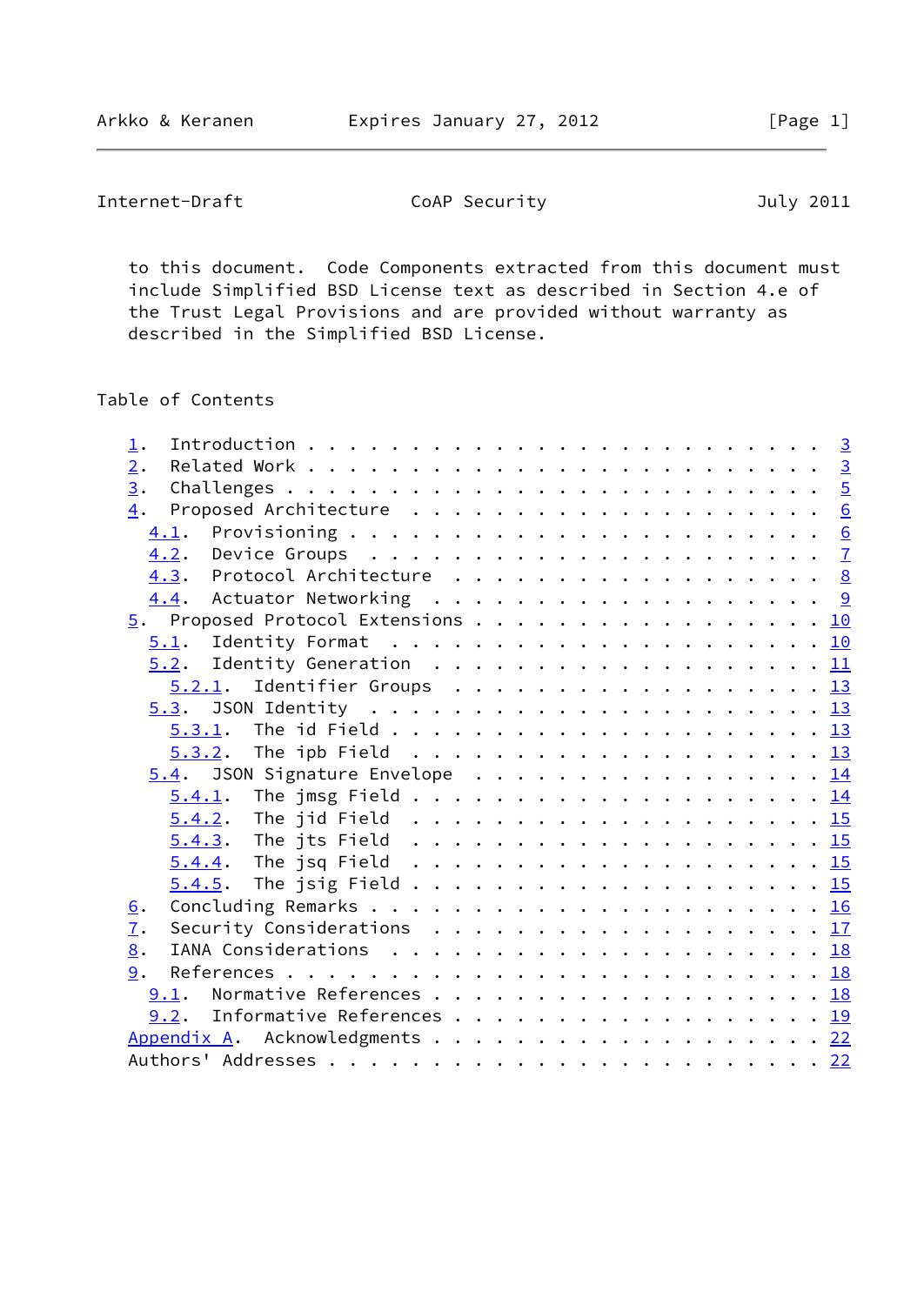Arkko & Keranen Expires January 27, 2012 [Page 2]

<span id="page-2-1"></span>

Internet-Draft CoAP Security July 2011

### <span id="page-2-0"></span>[1](#page-2-0). Introduction

Constrained Application Protocol (CoAP) [\[I-D.ietf-core-coap\]](#page-20-1) is a light-weight protocol designed to be used in machine-to-machine applications such as smart energy and building automation.

 This memo describes implementation and operational challenges associated with securing CoAP in these environments [\(Section 3](#page-4-0)), reviews related work in solving these challenges [\(Section 2\)](#page-2-2), and proposes a security model ([Section 4\)](#page-6-0) that the authors believe is suitable for many machine-to-machine application environments. The model requires minimal amount of configuration, but still provides strong security and is a natural fit with the typical communication practices smart object networking environments. Finally, this memo proposes some protocol and payload format extensions to support the architecture  $(Section 5)$ . [Section 6](#page-17-0) provides a summary of the approach.

# <span id="page-2-2"></span>[2](#page-2-2). Related Work

CoAP base specification  $[I-D.iett-core-coap]$  outlines how to use DTLS [\[RFC5238](https://datatracker.ietf.org/doc/pdf/rfc5238)] and IPsec [\[RFC4306](https://datatracker.ietf.org/doc/pdf/rfc4306)] for securing the protocol. DTLS can be applied with group keys, pairwise shared keys, or with certificates. The security model in all cases is mutual authentication, so while there is some commonality to HTTP in verifying the server identity, in practice the models are quite different. The specification says little about how DTLS keys are managed.

 The IPsec mode is described with regards to the protocol requirements, noting that small implementations of IKEv2 exist [\[I-D.kivinen-ipsecme-ikev2-minimal](#page-23-1)]. However, the specification is silent on policy and other aspects that are normally necessary in order to implement interoperable use of IPsec in any environment [\[RFC5406](https://datatracker.ietf.org/doc/pdf/rfc5406)].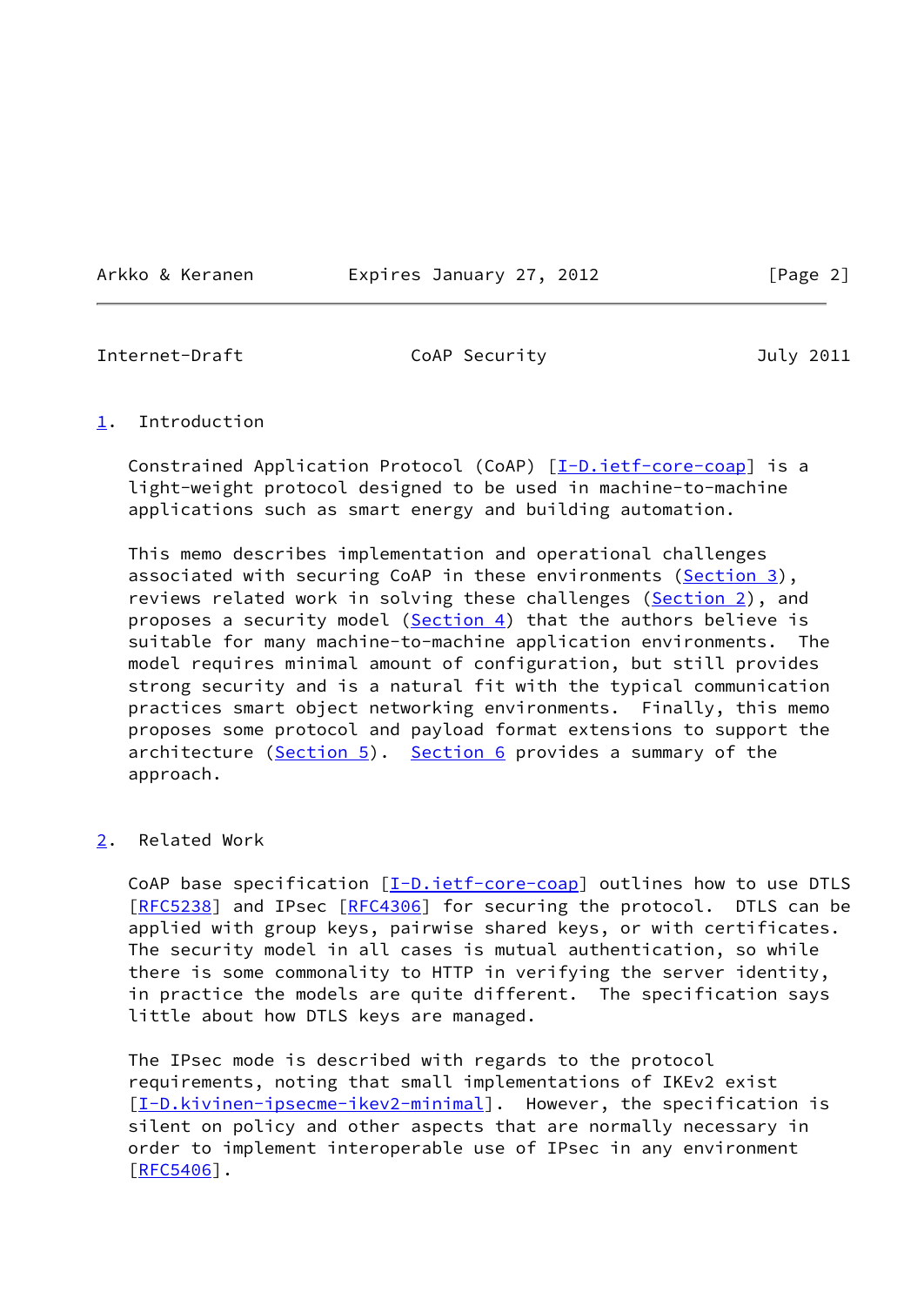[I-D.garcia-core-security] discusses the overall security problem for Internet of Things devices. It also discusses various solutions, including IKEv2/IPsec [[RFC4306](https://datatracker.ietf.org/doc/pdf/rfc4306)], TLS/SSL [\[RFC5246](https://datatracker.ietf.org/doc/pdf/rfc5246)], DTLS [\[RFC5238](https://datatracker.ietf.org/doc/pdf/rfc5238)], HIP  $[REC5201]$   $[I-D.iett-hip-rfc5201-bis]$   $[I-D.moskowitz-hip-rg-dex]$  $[I-D.moskowitz-hip-rg-dex]$ , PANA [\[RFC5191](https://datatracker.ietf.org/doc/pdf/rfc5191)], and EAP [\[RFC3748](https://datatracker.ietf.org/doc/pdf/rfc3748)]. The draft also discusses various operational scenarios, bootstrapping mechanisms, and challenges associated with implementing secity mechanisms in these environments.

 [I-D.iab-smart-object-workshop] gives an overview of the security discussions at the March 2011 IAB workshop on smart objects. The workshop recommended that additional work is needed in developing suitable credential management mechanisms (perhaps something similar

| Arkko & Keranen | Expires January 27, 2012 |  | [Page 3] |
|-----------------|--------------------------|--|----------|
|-----------------|--------------------------|--|----------|

Internet-Draft CoAP Security Coap Security July 2011

 to the Bluetooth pairing mechanism), understanding the implementability of standard security mechanisms in small devices (see, for instance,  $[I-D.kivinen-ipsecme-ikev2-minimal]$  $[I-D.kivinen-ipsecme-ikev2-minimal]$ ), and additional research in the area of lightweight cryptographic primitives.

 [I-D.sarikaya-core-sbootstrapping] discusses the bootstrapping problem with low-powered nodes, and argues that this problem should be solved at a general level and not left to link layer specific mechanisms. The draft looks at EAP [\[RFC3748](https://datatracker.ietf.org/doc/pdf/rfc3748)], PANA [\[RFC5191](https://datatracker.ietf.org/doc/pdf/rfc5191)], HIP Diet Exchange (HIP-DEX) [\[I-D.moskowitz-hip-rg-dex](#page-3-0)], and 802.1X [\[IEEE.802-1X.2010](#page-23-3)] as potential solutions for bootstrapping.

<span id="page-3-0"></span> [I-D.moskowitz-hip-rg-dex] defines a light-weight version of the HIP protocol for low-power nodes. This version uses a fixed set of algorithms, elliptic curve cryptography, and eliminates hash functions. The protocol still operates based on host identities, and runs end-to-end between hosts, protecting IP layer communications. [\[RFC6078](https://datatracker.ietf.org/doc/pdf/rfc6078)] describes an extension of HIP that can be used to send upper layer protocol messages without running the usual HIP base exchange at all.

 [I-D.daniel-6lowpan-security-analysis] makes a comprehensive analysis of security issues related to 6LOWPAN networks, but its findings also apply more generally for all low-powered networks. Some of the issues this document discusses include the need to minimize the number of transmitted bits and simplify implementations, threats in the smart object networking environments, and the suitability of 6LOWPAN security mechanisms, IPsec, and key management protocols for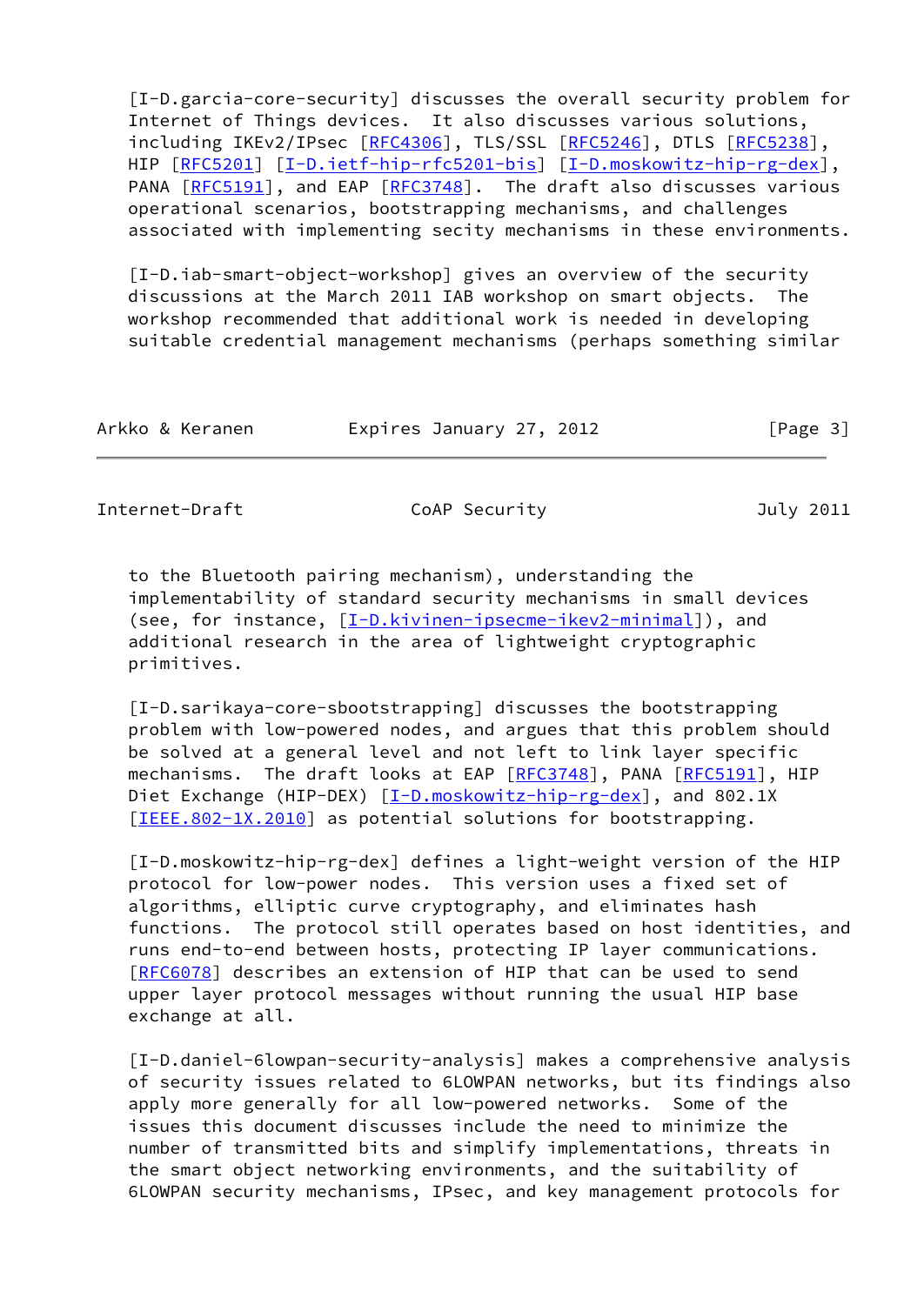implementation in these environments.

 Cryptographically Generated Addresses (CGAs) [\[RFC3972](https://datatracker.ietf.org/doc/pdf/rfc3972)] and Host Identity Protocol (HIP) [\[RFC5201](https://datatracker.ietf.org/doc/pdf/rfc5201)] have employed similar ideas as those proposed in this memo, though with slightly different purpose in mind, and at a different protocol layer. Similarly, PGP [\[RFC4880](https://datatracker.ietf.org/doc/pdf/rfc4880)] and other similar tools have popularized the concept of exchanging key fingerprint values off-line. This is very similar to what is proposed in this memo.

[\[I-D.rescorla-jsms](#page-23-4)], [\[I-D.jones-json-web-signature](#page-23-5)], and [\[I-D.jones-json-web-token](#page-23-6)] propose JSON extensions similar to those discussed in this memo, though constructed for other purposes. Further work is needed to analyze if these proposals could be used as a basis for smart object security communication security as well. Obviously, general-purpose JSON signature mechanisms should be used if they exist, even if some additional data elements might have to be defined to carry all the information that this memo requires.

| Arkko & Keranen | Expires January 27, 2012 | [Page 4] |
|-----------------|--------------------------|----------|
|                 |                          |          |

<span id="page-4-1"></span>Internet-Draft CoAP Security July 2011

<span id="page-4-0"></span>[3](#page-4-0). Challenges

 This section discusses three challenges: implementation difficulties, practical provisioning problems, and layering and communication models.

 The most often discussed issues in the security for the Internet of Things relates to implementation difficulties. The desire to build small, battery-operated, and inexpensive devices drives the creation of devices with a limited protocol and application suite. Some of the typical limitations include running CoAP instead of HTTP, limited support for security mechanisms, limited processing power for long key lengths, sleep schedule that does not allow communication at all times, and so on. In addition, the devices typically have very limited support for configuration, making it hard to set up secrets and trust anchors.

 The implementation difficulties are important, but they should not be overemphasized. It is important to select the right security mechanisms and avoid duplicated or unnecessary functionality. But at the end of the day, if strong cryptographic security is needed, the implementations have to support that. Also, the use of the most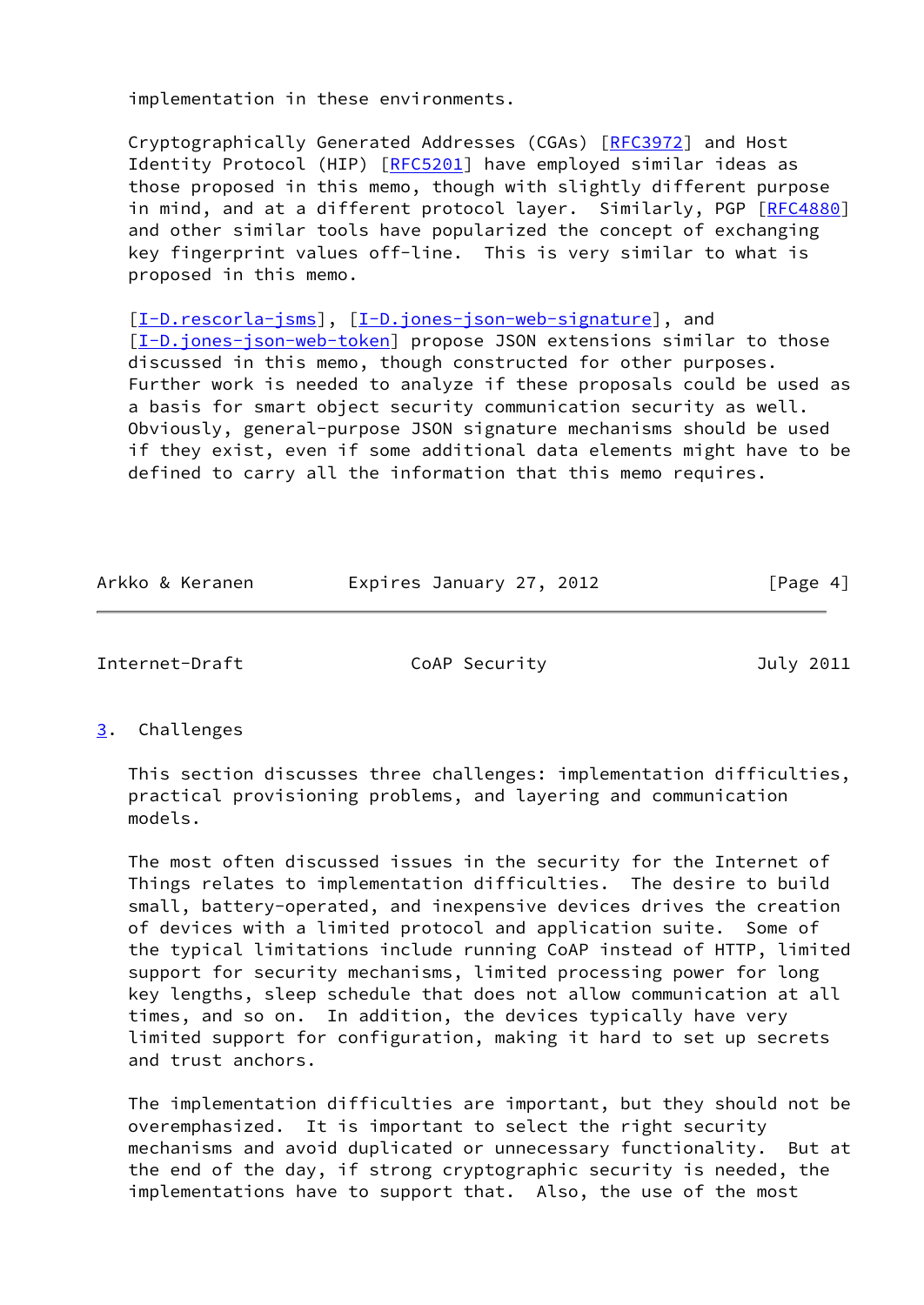lightweight algorithms and cryptographic primitives is useful, but should not be the only consideration in the design. Interoperability is also important, and often other parts of the system, such as key management protocols or certificate formats are heavier to implement than the algorithms themselves.

 The second challenge relates to practical provisioning problems. These are perhaps the most fundamental and difficult issue, and unfortunately often neglected in the design. There are several problems in the provisioning and management of smart object networks:

- o Small devices have no natural user interface for configuration that would be required for the installation of shared secrets and other security-related parameters. Typically, there is no keyboard, no display, and there may not even be buttons to press. Some devices may only have one interface, the interface to the network.
- o Manual configuration is rarely, if at all, possible, as the necessary skills are missing in typical installation environments (such as in family homes).
- o There may be a large number of devices. Configuration tasks that may be acceptable when performed for one device may become unacceptable with dozens or hundreds of devices.

| Arkko & Keranen | Expires January 27, 2012 | [Page 5] |
|-----------------|--------------------------|----------|
|                 |                          |          |

<span id="page-5-0"></span>Internet-Draft CoAP Security July 2011

 o Network configurations evolve over the lifetime of the devices, as additional devices are introduced or addresses change. Various central nodes may also receive more frequent updates than individual devices such as sensors embedded in building materials.

 Finally, layering and communication models present difficulties for straightforward use of the most obvious security mechanisms. Smart object networks typically pass information through multiple participating nodes [\[I-D.arkko-core-sleepy-sensors](#page-22-0)] and end-to-end security for IP or transport layers may not fit such communication models very well. The primary reasons for needing middleboxes relates to the need to accommodate for sleeping nodes as well to enable the implementation of nodes that store or aggregate information.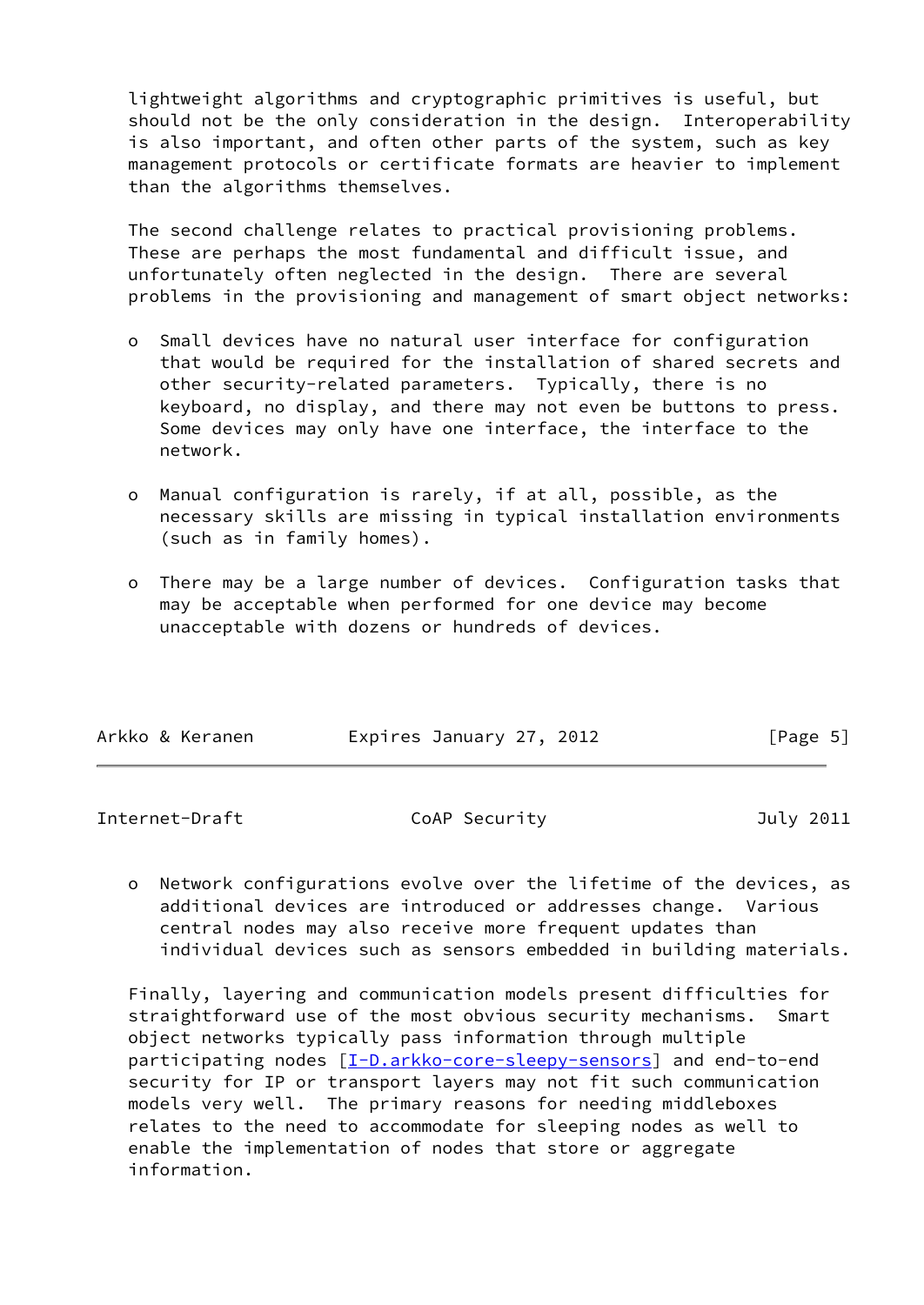### <span id="page-6-0"></span>[4](#page-6-0). Proposed Architecture

 The proposed security architecture describes both a deployment model for provisioning as well as a technical model for networks and protocols.

 The basis of the architecture are self-generated secure identities, similar to Cryptographically Generated Addresses (CGAs) [\[RFC3972](https://datatracker.ietf.org/doc/pdf/rfc3972)] or Host Identity Tags (HITs) [[RFC5201](https://datatracker.ietf.org/doc/pdf/rfc5201)]. That is, we assume the following holds:

 $I = h(P|0)$ 

 where I is the secure identity of the device, h is a hash function, P is the public key from a key pair generated by the device, and O is optional other information.

## <span id="page-6-1"></span>[4.1](#page-6-1). Provisioning

 As provisioning security credentials, shared secrets, and policy information is difficult, the provisioning model is based only on the secure identities. A typical network installation involves physical placement of a number of devices while noting the identities of these devices. This list of short identifiers can then be fed to a central server as a list of authorized devices. Secure communications can then commence with the devices, at least as far as information from from the devices to the server is concerned, which is what is needed for sensor networks. Actuator networks and server-to-device communication is covered in [Section 4.4.](#page-9-0)

 Where necessary, the information collected at installation time may also include other parameters relevant to the application, such as

| Arkko & Keranen | Expires January 27, 2012 | [Page 6] |
|-----------------|--------------------------|----------|
|-----------------|--------------------------|----------|

<span id="page-6-2"></span>Internet-Draft CoAP Security July 2011

 the location or purpose of the devices. This would enable the server to know, for instance, that a particular device is the temperature sensor for the kitchen.

 Collecting the identity information at installation time can be arranged in a number of ways. The authors have employed a simple but not completely secure method where the last few digits of the identity are printed on a tiny device just a few millimeters across.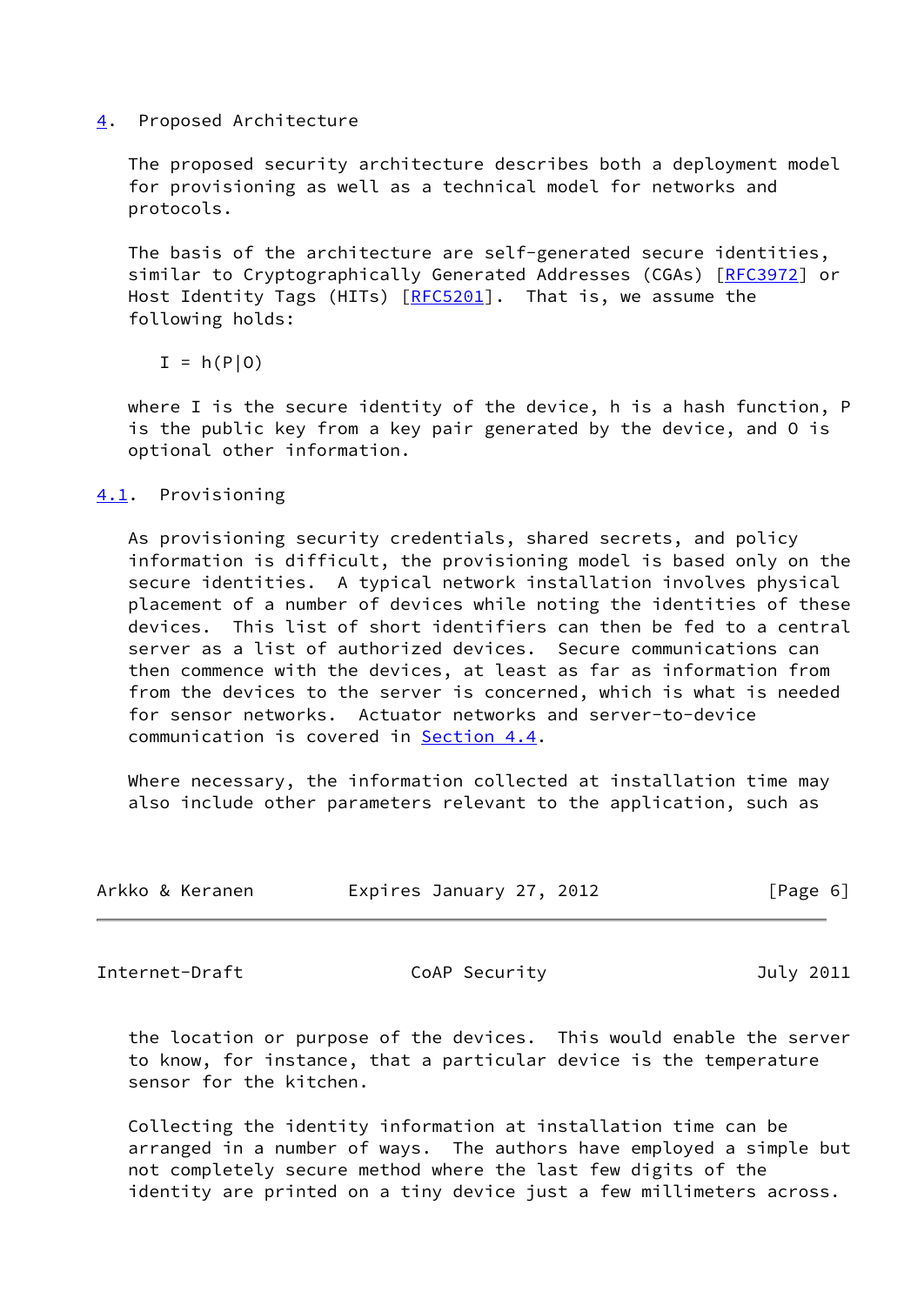Alternatively, the packaging for the device may include the full identity (typically 32 hex digits), retrieved from the device at manufacturing time. This identity can be read, for instance, by a bar code reader carried by the installation personnel. (Note that the identities are not secret, the security of the system is not dependent on the identity information leaking to others. The real owner of an identity can always prove its ownership with the private key which never leaves the device.) Finally, the device may use its wired network interface or proximity-based communications, such as Near-Field Communications (NFC) or Radio-Frequency Identity tags (RFIDs). Such interfaces allow secure communication of the device identity to an information gathering device at installation time.

 No matter what the method of information collection is, this provisioning model minimizes the effort required to set up the security. Each devices generates its own identity in a random, secure key generation process. The identities are self-securing in the sense that if you know the identity of the peer you want to communicate with, messages from the peer can be signed by the peer's private key and it is trivial to verify that the message came from the expected peer. There is no need to configure an identity and certificate of that identity separately. There is no need to configure a group secret or a shared secret. There is no need to configure a trust anchor. In addition, the identities are typically collected anyway for application purposes (such as identifying which sensor is in which room). Under most circumstances there is actually no additional configuration effort from provisioning security.

## <span id="page-7-0"></span>[4.2](#page-7-0). Device Groups

 In some deployment cases it is also possible to configure the identity of an entire group of devices, rather than registering the individual devices. For instance, many installations employ a kit of devices bought from the same manufacturer in one package. It is easy to provide an identity for such a set of devices as follows:

Idev = h(Pdev|Potherdev1|Potherdev2|...|Potherdevn)

Igrp = h(Pdev1|Pdev2|...|Pdevm)

Arkko & Keranen Expires January 27, 2012 [Page 7]

<span id="page-7-1"></span>Internet-Draft CoAP Security July 2011

where Idev is the identity of an individual device, Pdev is the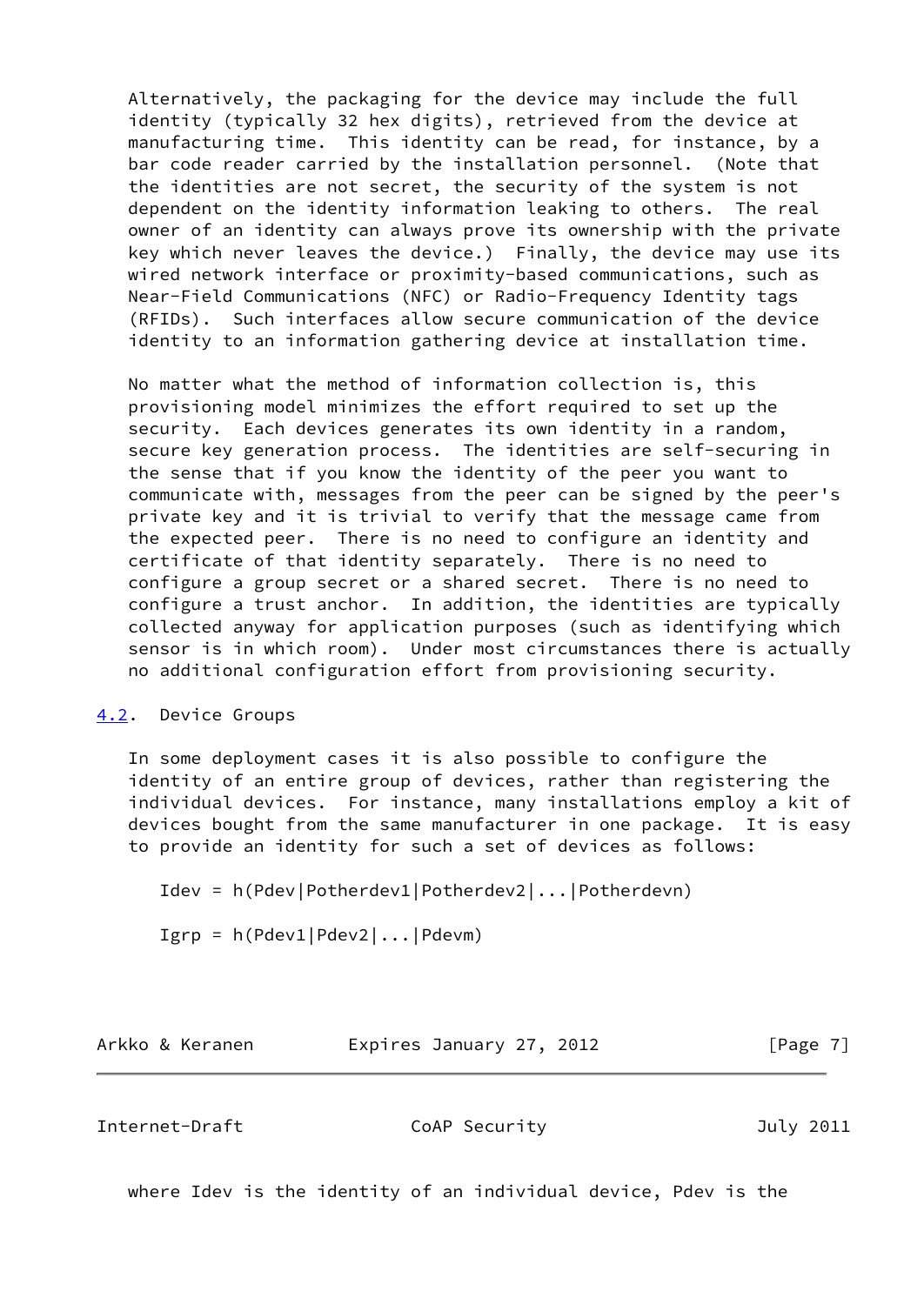public key of that device, and Potherdevi are the public keys of other devices in the group. Now, we can define the secure identity of the group (Igrp) as a hash of all the public keys of the devices in the group (Pdevi).

 The installation personnel can scan the identity of the group from the box that the kit came in, and this identity can be stored in a server that is expected to receive information from the nodes. Later when the individual devices contact this server, they will be able to show that they are part of the group, as they can reveal their own public key and the public keys of the other devices. Devices that do not belong to the kit can not claim to be in the group, because the group identity would change if any new keys were added to Igrp.

### <span id="page-8-0"></span>[4.3](#page-8-0). Protocol Architecture

 As noted above, the starting point of the architecture is that nodes self-generate secure identities which are then communicated out-of band to the peers that need to know what devices to trust. To support this model in a protocol architecture, we also need to use these secure identities to implement secure messaging between the peers, explain how the system can respond to different types of attacks such as replay attempts, and decide at what protocol layer and endpoints the architecture should use.

 Securing the messages is straightforward. A node with identity I should sign each message it sends with the private key associated with the identity I. This allows the recipient to verify that the message was constructed by the sender. This is similar to what Secure Neighbor Discovery (SEND) does with its RSA Signature Option  $[REC3971]$ .

 However, this simple model needs some enhancements to be able to withstand denial-of-service and replay attacks. As we expect connectivity in smart object networks to be intermittent, traditional active methods such as nonce exchanges are not suitable. Instead, an optional timestamp-based approach SHOULD be used in addition to the basic signatures. This approach is similar to the one used to secure unsolicited SEND messages. Nodes that implement the timestamp approach need to have a real-time clock or they need to synchronize to one using a network time protocol [\[RFC5905](https://datatracker.ietf.org/doc/pdf/rfc5905)]. Additionally, nodes that have persistent memory, SHOULD implement a monotonically increasing sequence number. Message recipients SHOULD silently ignore messages when they see a timestamp value that is out of range from the current time plus or minus a small time drift factor. Similarly, recipients that have seen multiple messages from the same sender SHOULD silently ignore messages that do not have a sequence

Arkko & Keranen Expires January 27, 2012 [Page 8]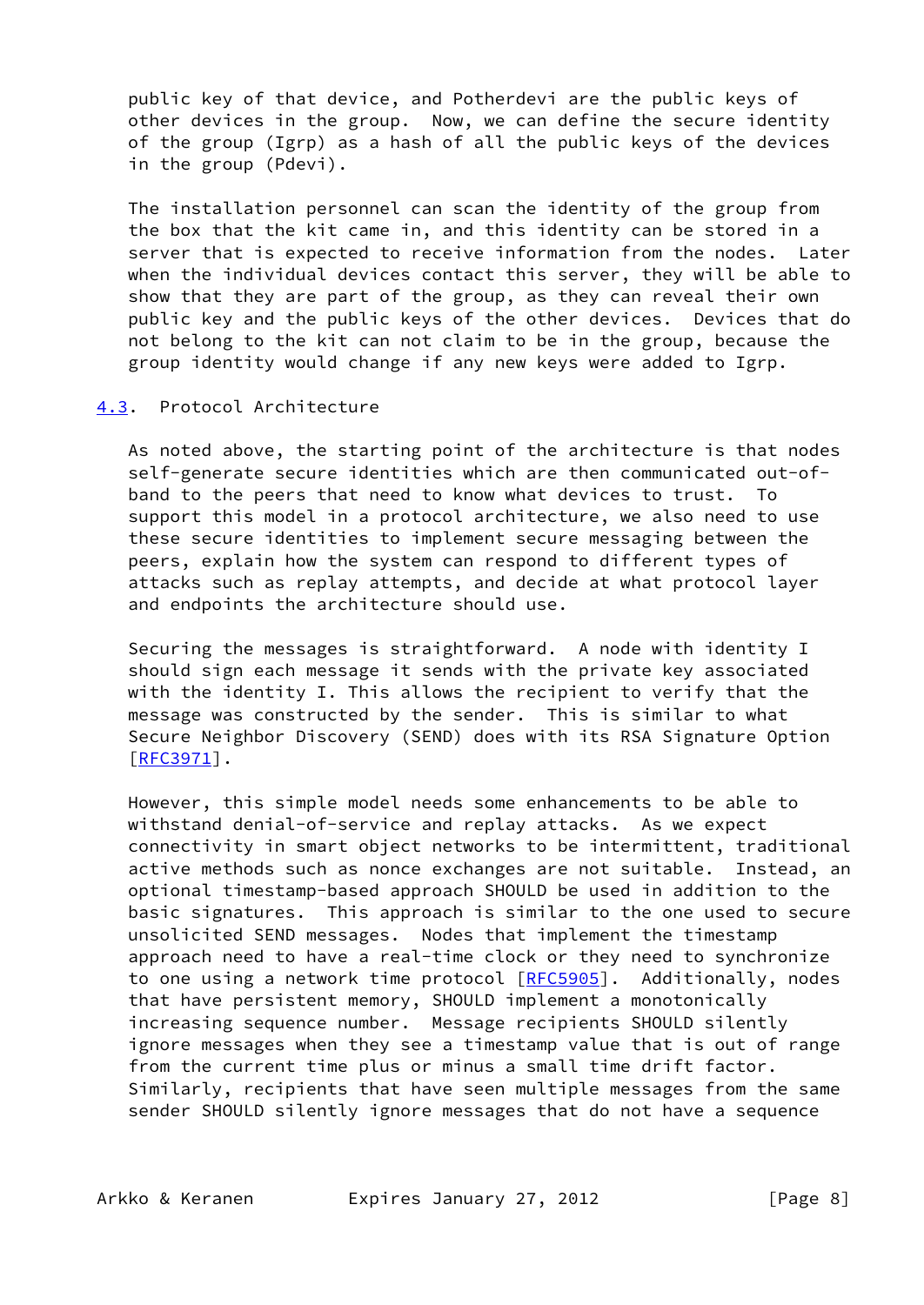<span id="page-9-1"></span>number greater than the one they have seen last.

 These exchanges are basic cryptographic protocol tools, and have been used in different layers of the IP protocol stack for different purposes. For instance, HIP in its opportunistic mode could be used to implement largely the same functionality at the IP layer. However, it is our belief that the right layer for this solution is at the application layer. More specifically, in the data formats transported in the payload part of CoAP. This approach provides the following benefits:

- o Ability for intermediaries to act as caches to support different sleep schedules, without the security model being impacted.
- o Ability for intermediaries to be built to perform aggregation, filtering, storage and other actions, again without impacting the security of the data being transmitted or stored.
- o Ability to operate in the presence of traditional middleboxes, such as a protocol translators or even NATs (not that we recommend their use in these environments).

 Note that there is no requirement that the secure identities be associated with IP addresses. They can certainly be used as input material for constructing addresses for stateless address autoconfiguration [[RFC4862](https://datatracker.ietf.org/doc/pdf/rfc4862)], but this is not required.

#### <span id="page-9-0"></span>[4.4](#page-9-0). Actuator Networking

 The above architecture is a perfect fit for sensor networks where information flows from large number of devices to small number of servers. But it is not sufficient alone for other types of applications. For instance, in actuator applications a large number of devices need to take commands from somewhere else. In such applications it is necessary to secure that the commands come from an authorized source.

 This can be supported, with some additional provisioning effort and optional pairing protocols. The basic provisioning approach is as described in [Section 4.1](#page-6-1), but in addition there must be something that informs the devices of the identity of the trusted server(s). There are multiple ways to provide this information. One simple approach is to feed the identities of the trusted server(s) to devices at installation time. This requires either a separate user interface, local connection (such as USB), or using the network interface of the device for configuration. In any case, as with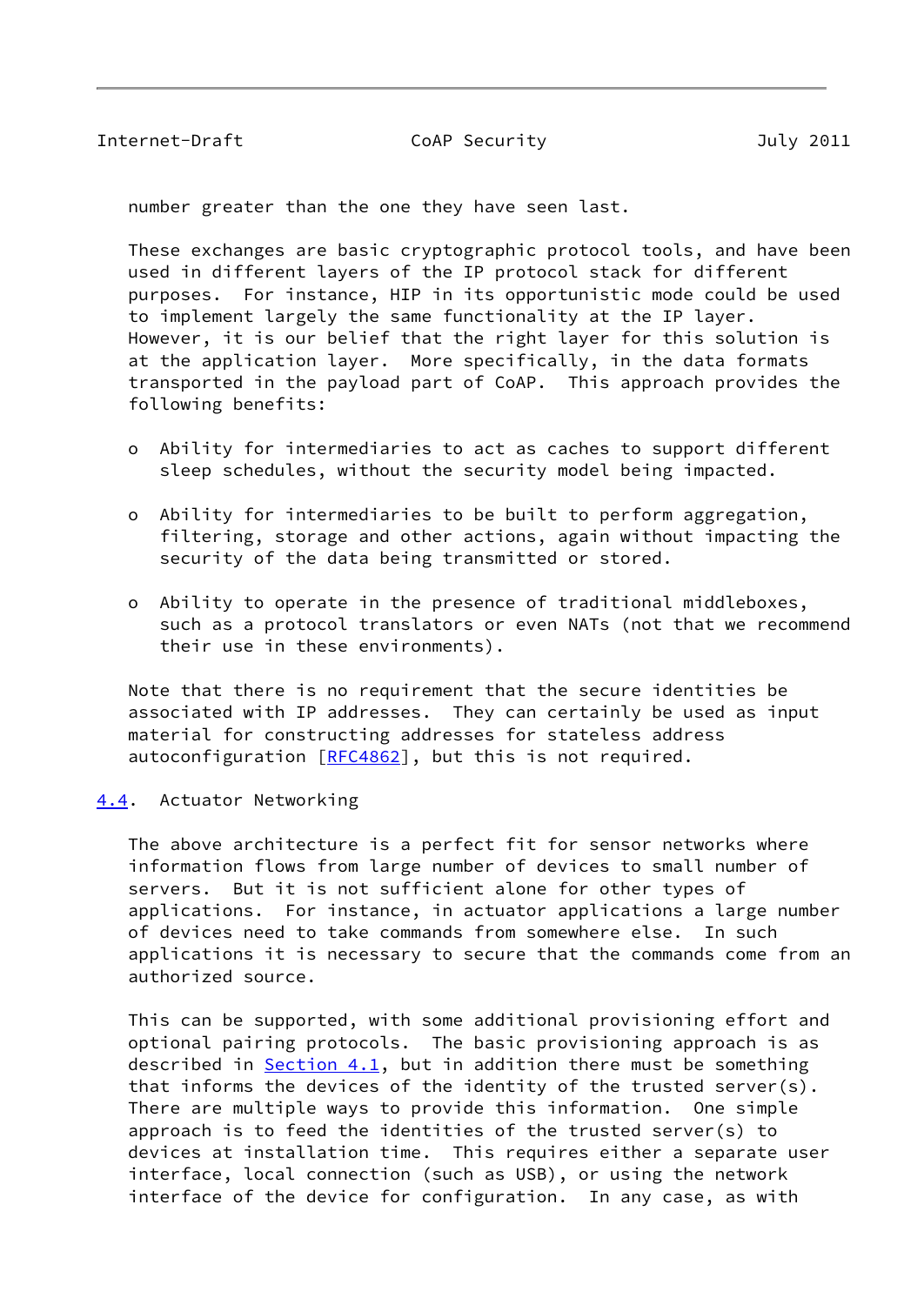sensor networks the amount of configuration information is minimized: just one short identity value needs to be fed in. Not both an

| Arkko & Keranen | Expires January 27, 2012 | [Page 9] |
|-----------------|--------------------------|----------|
|-----------------|--------------------------|----------|

<span id="page-10-1"></span>Internet-Draft CoAP Security July 2011

 identity and a certificate. Not shared secrets that must be kept confidential. An even simpler provisioning approach is that the devices in the device group discussed in **Section 4.2** trust each other. Then no configuration is needed at installation time.

 When both peers know the expected cryptographic identity of the other peer off-line, secure communications can commence.

 Alternatively, various pairing schemes can be employed. Note that these schemes can benefit from the already secure identifiers on the device side. For instance, the server can send a pairing message to each device after their initial power-on and before they have been paired with anyone, encrypted with the public key of the device. As with all pairing schemes that do not employ a shared secret or the secure identity of both parties, there are some remaining vulnerabilities that may or may not be acceptable for the application in question.

 In any case, the secure identities help again in ensuring that the operations are as simple as possible. Only identities need to be communicated to the devices, not certificates, not shared secrets or IPsec policy rules.

## <span id="page-10-0"></span>[5](#page-10-0). Proposed Protocol Extensions

 The concrete implementation of the proposed architecture involves a specification for the identity format and generation, and a specification of the data format necessary to carry the signature, public key, timestamp, and sequence number data objects.

 The data format part of this specification could be implemented in various ways, as S/MIME data [\[RFC3851](https://datatracker.ietf.org/doc/pdf/rfc3851)], XML signatures [\[RFC3275](https://datatracker.ietf.org/doc/pdf/rfc3275)], or as additional data in JSON [[I-D.jennings-senml\]](#page-20-2) [\[RFC4627](https://datatracker.ietf.org/doc/pdf/rfc4627)]. We have chosen to use the JSON format in this memo.

### <span id="page-10-2"></span>[5.1](#page-10-2). Identity Format

The format of identifiers in binary representation is 128-bit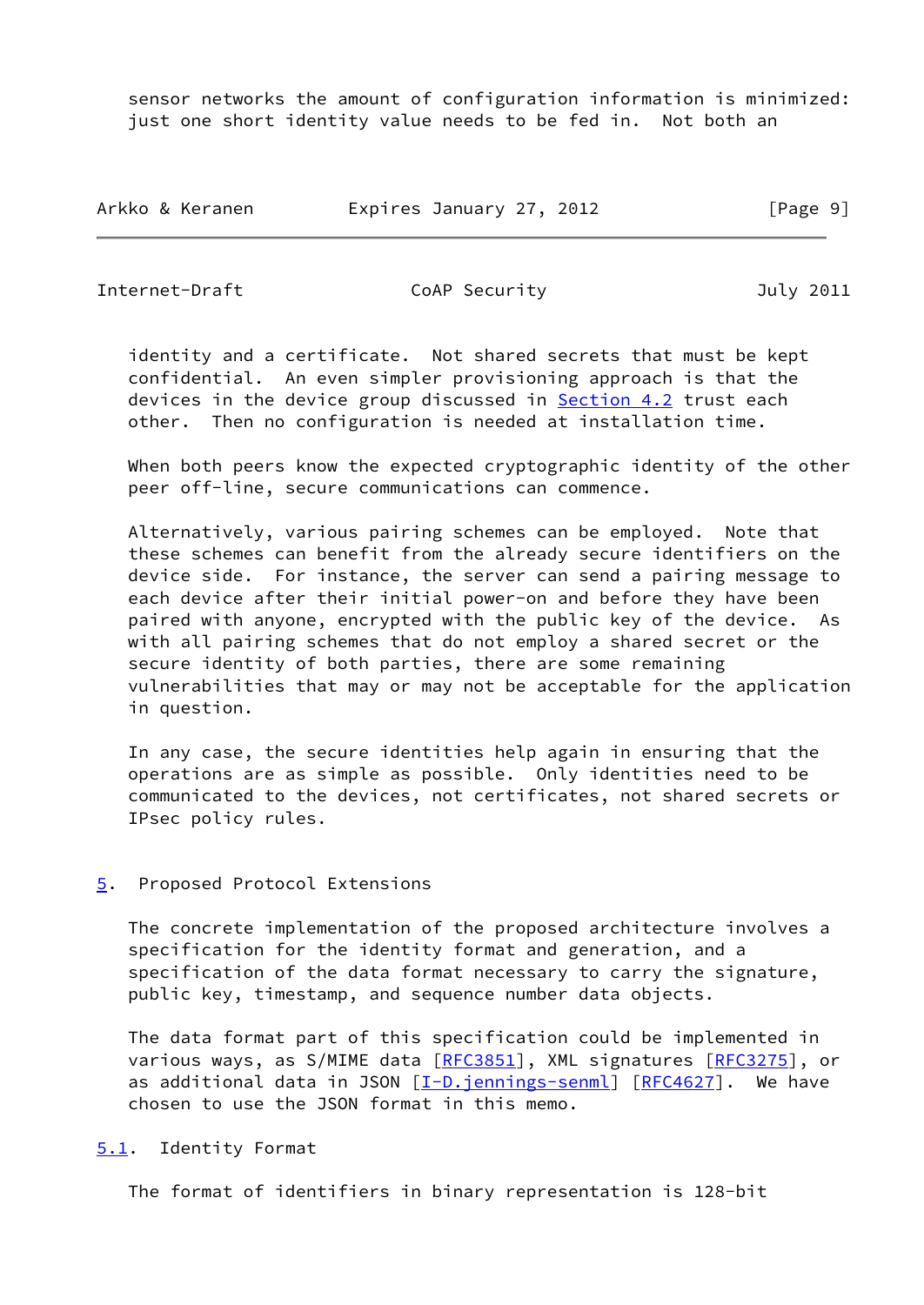identifiers. These identifiers have no association with any existing number space managed by IANA. In particular, they are not part of the IPv6 address space; they exist at application layer.

 The identifiers can be represented in textual form as Universal Resource Names (URNs), with the format "device:cgi-HEX" where "device" is the designated new URN type, "cgi" is a subtype that stands for cryptographically generated identifiers, and HEX is an exactly 32 characters long string of hex digits.

| Arkko & Keranen | Expires January 27, 2012 | [Page 10] |
|-----------------|--------------------------|-----------|
|-----------------|--------------------------|-----------|

<span id="page-11-1"></span>Internet-Draft CoAP Security July 2011

 While not at the right layer from the point of view of our architecture, these identities could also be used in the Authority Name part of CoAP DTLS (Section 10 of  $[I-D.iett-core-coap]$ ), IKE or other lower-level protocols.

<span id="page-11-0"></span>[5.2](#page-11-0). Identity Generation

 The process of generating a new identity takes two input values: the public key of the identity owner as a DER-encoded ASN.1 structure of the type SubjectPublicKeyInfo, and optional other parameters.

 An identity and associated Identity Parameters Block (defined further below) SHOULD be generated as follows:

- 1. Generate a modifier, a random or pseudo-random 128-bit value.
- 2. Concatenate from left to right the modifier value, the encoded public key, and any optional other parameters. Execute the SHA- 256 algorithm [[FIPS.180-3.2008](#page-20-3)] on the concatenation. Take the 128 leftmost bits of the SHA-256 hash value. The result is the identity.
- 3. Form an Identity Parameters Block data structure by concatenating from left to right the modifier value, the encoded public key, and any optional other parameters.

 The output of the address generation algorithm is a new identity and a new Identity Parameters Block data structure. The latter data structure has the following format:

0 1 2 3 0 1 2 3 4 5 6 7 8 9 0 1 2 3 4 5 6 7 8 9 0 1 2 3 4 5 6 7 8 9 0 1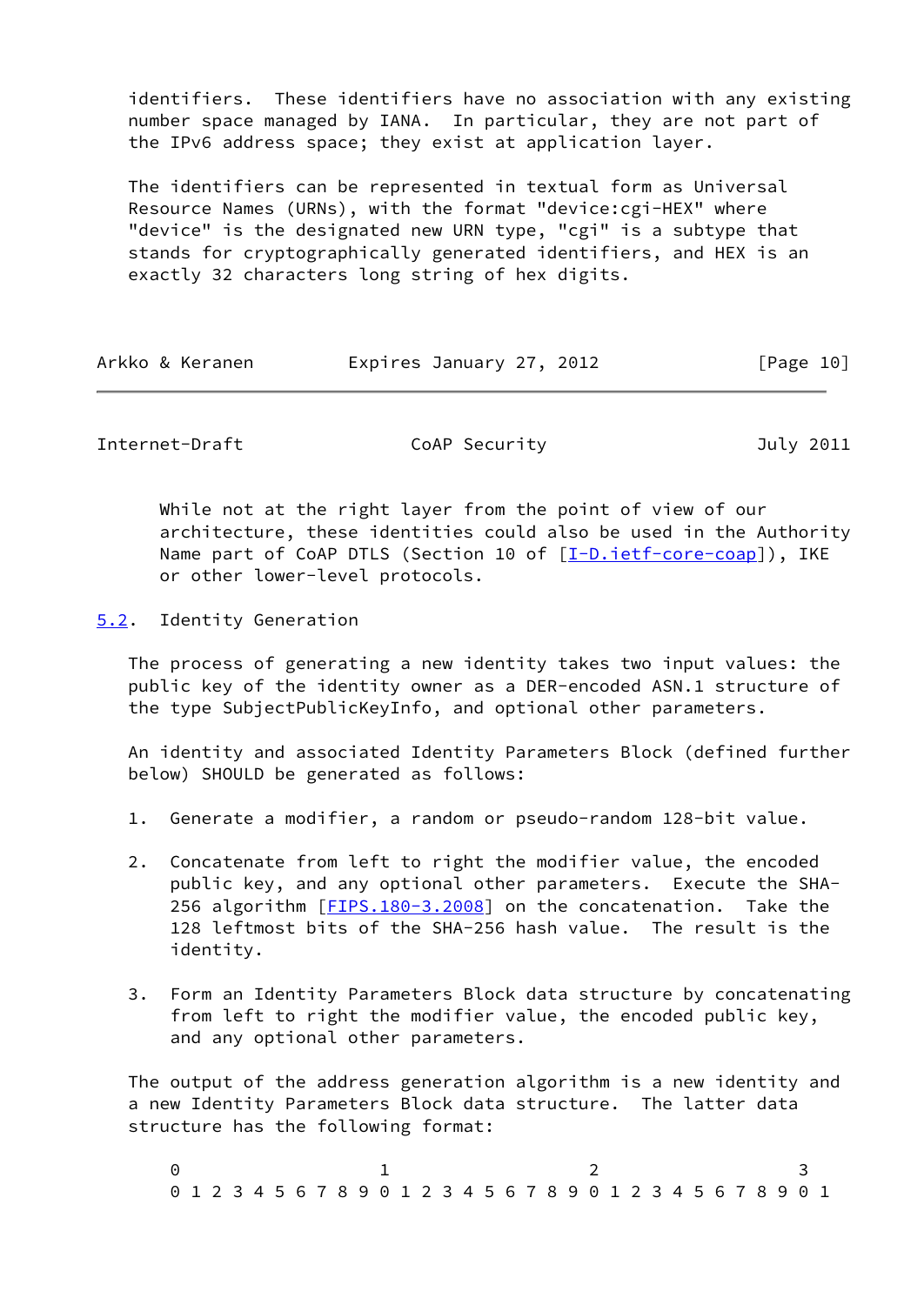

Arkko & Keranen **Expires January 27, 2012** [Page 11]

Internet-Draft CoAP Security July 2011

+-+-+-+-+-+-+-+-+-+-+-+-+-+-+-+-+-+-+-+-+-+-+-+-+-+-+-+-+-+-+-+-+

 The Public Key field MUST be formatted as a DER-encoded [\[CCITT.X690.2002](#page-20-4)] ASN.1 structure of the type SubjectPublicKeyInfo, defined in the Internet X.509 certificate profile [[RFC3280](https://datatracker.ietf.org/doc/pdf/rfc3280)]. RSA public/private key pair SHOULD be used. When RSA is used, the algorithm identifier MUST be rsaEncryption, which is 1.2.840.113549.1.1.1, and the RSA public key MUST be formatted by using the RSAPublicKey type as specified in Section [2.3.1 of RFC 3279](https://datatracker.ietf.org/doc/pdf/rfc3279#section-2.3.1)  $[REC3279]$ .

 The other parameters is a sequence of extension blocks with the following format:

0 1 2 3 0 1 2 3 4 5 6 7 8 9 0 1 2 3 4 5 6 7 8 9 0 1 2 3 4 5 6 7 8 9 0 1 +-+-+-+-+-+-+-+-+-+-+-+-+-+-+-+-+-+-+-+-+-+-+-+-+-+-+-+-+-+-+-+-+ Extension Type | Extension Data Length | +-+-+-+-+-+-+-+-+-+-+-+-+-+-+-+-+-+-+-+-+-+-+-+-+-+-+-+-+-+-+-+-+ | | ~ Extension Data ~ | | +-+-+-+-+-+-+-+-+-+-+-+-+-+-+-+-+-+-+-+-+-+-+-+-+-+-+-+-+-+-+-+-+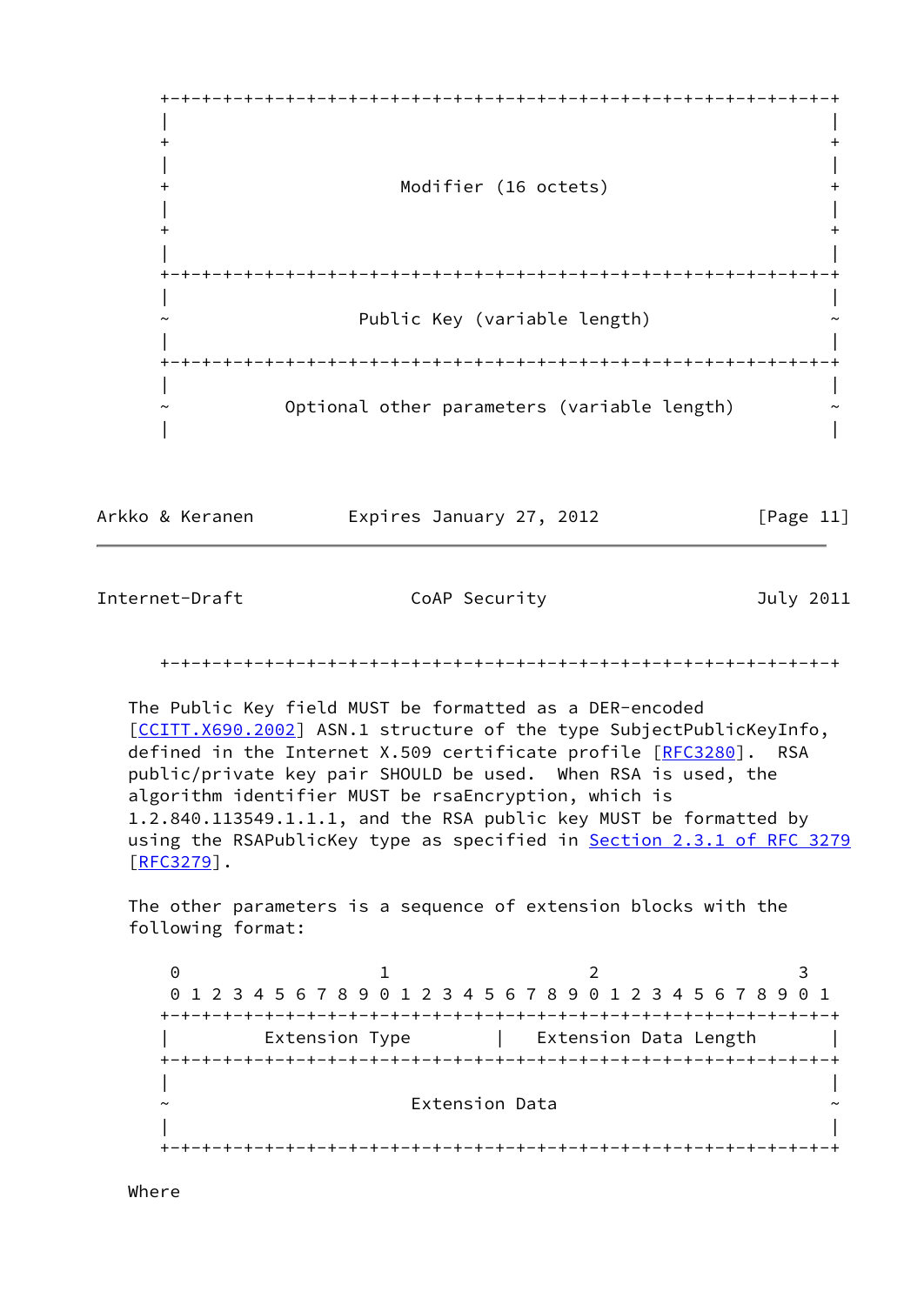## Extension Type

 16-bit identifier of the type of the Extension Field. Identifier for the one currently defined extension is defined in [Section 5.2.1,](#page-13-0) and some reserved values and values for testing use are given in [Section 8](#page-19-0). The summary of the defined values is as follows:

| Reserved (Section 8)<br>0x0000<br>Identifier_Group (Section 5.2.1)<br>0x0001<br>Exp_FFFD (Section 8)<br>0xFFFD<br>Exp_FFFE (Section 8)<br>0xFFFE<br>Exp_FFFF (Section 8)<br>$0x$ FFFF | Value | Name |
|---------------------------------------------------------------------------------------------------------------------------------------------------------------------------------------|-------|------|
|                                                                                                                                                                                       |       |      |
|                                                                                                                                                                                       |       |      |
|                                                                                                                                                                                       |       |      |

Extension Data Length

 16-bit unsigned integer. Length of the Extension Data field of this option, in octets.

| Arkko & Keranen | Expires January 27, 2012 |  | [Page 12] |
|-----------------|--------------------------|--|-----------|
|                 |                          |  |           |

<span id="page-13-1"></span>Internet-Draft CoAP Security Coap Security July 2011

Extension Data

Variable-length field. Extension-Type-specific data.

<span id="page-13-0"></span>[5.2.1](#page-13-0). Identifier Groups

 This extension has the Extension Type 0x0001 (Identifier\_Group). The purpose of the extension is to carry the public keys of other devices in a group of devices. As discussed in **Section 4.2**, this can be used to show membership of a group and ease the provisioning process.

 The extension data should consist of a 16-bit length field that expresses the number of public keys that follow, followed by each public key, encoded as described in [Section 5.2.](#page-11-0)

<span id="page-13-2"></span>[5.3](#page-13-2). JSON Identity

Messages that employ secure identities and carry JSON [[RFC4627](https://datatracker.ietf.org/doc/pdf/rfc4627)]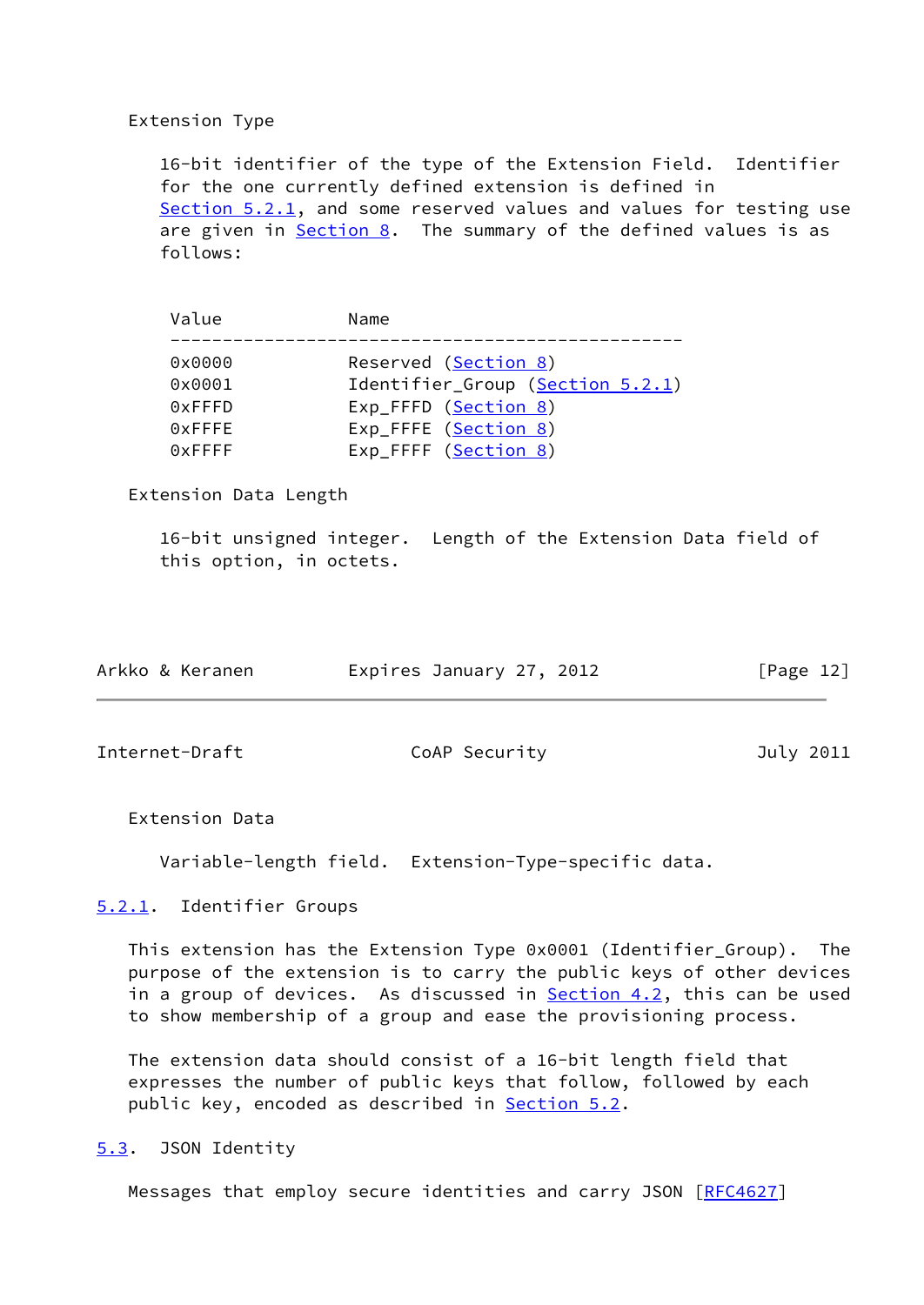payloads need to carry information about the identity of the device that ultimately provided the payload. This information is necessary to understand the source of the information, and is also necessary to verify a cryptographic signature attached to the payload. However, the mechanisms for transporting information about the identity and making a signature are kept separate.

 An identity is represented by a two-field object in JSON, for instance:

 { "id": "device:cgi-27611bc81020716627ff0000cfaa1234", "ipb": "4e26b808cd05d4e26b80912ae3e26b809143fe4e26b4GFTR35f8266" }

 The "id" field MUST be included, and an additional "ipb" field for the Identity Parameters Block MAY be included. To save communications bandwidth, the optional field MAY be omitted even when the sender has the information. However, the "ipb" field SHOULD appear frequently enough in messages that recipients have likely cached it.

<span id="page-14-0"></span>[5.3.1](#page-14-0). The id Field

 This field MUST contain an identity string in the format defined in [Section 5.1](#page-10-2).

<span id="page-14-1"></span>[5.3.2](#page-14-1). The ipb Field

 This field MUST contain the BASE64-encoded Identity Parameters Block associated with the same identity as given in the "id" field.

| Arkko & Keranen | Expires January 27, 2012 | [Page 13] |
|-----------------|--------------------------|-----------|
|-----------------|--------------------------|-----------|

<span id="page-14-3"></span>Internet-Draft CoAP Security July 2011

### <span id="page-14-2"></span>[5.4](#page-14-2). JSON Signature Envelope

 Messages that employ secure identities and carry JSON [[RFC4627](https://datatracker.ietf.org/doc/pdf/rfc4627)] payloads need to carry enough information to prove that the message came from the right source. The JSON Signature Envelope is a JSON object that carries a signature. Together with the JSON identity fields it becomes possible for the recipients to verify the signature. This object can be used to implement secure communication for devices that have the secure identifiers described above and that use JSON to transport information. Other signature envelope formats are needed for other payload formats, but the authors believe that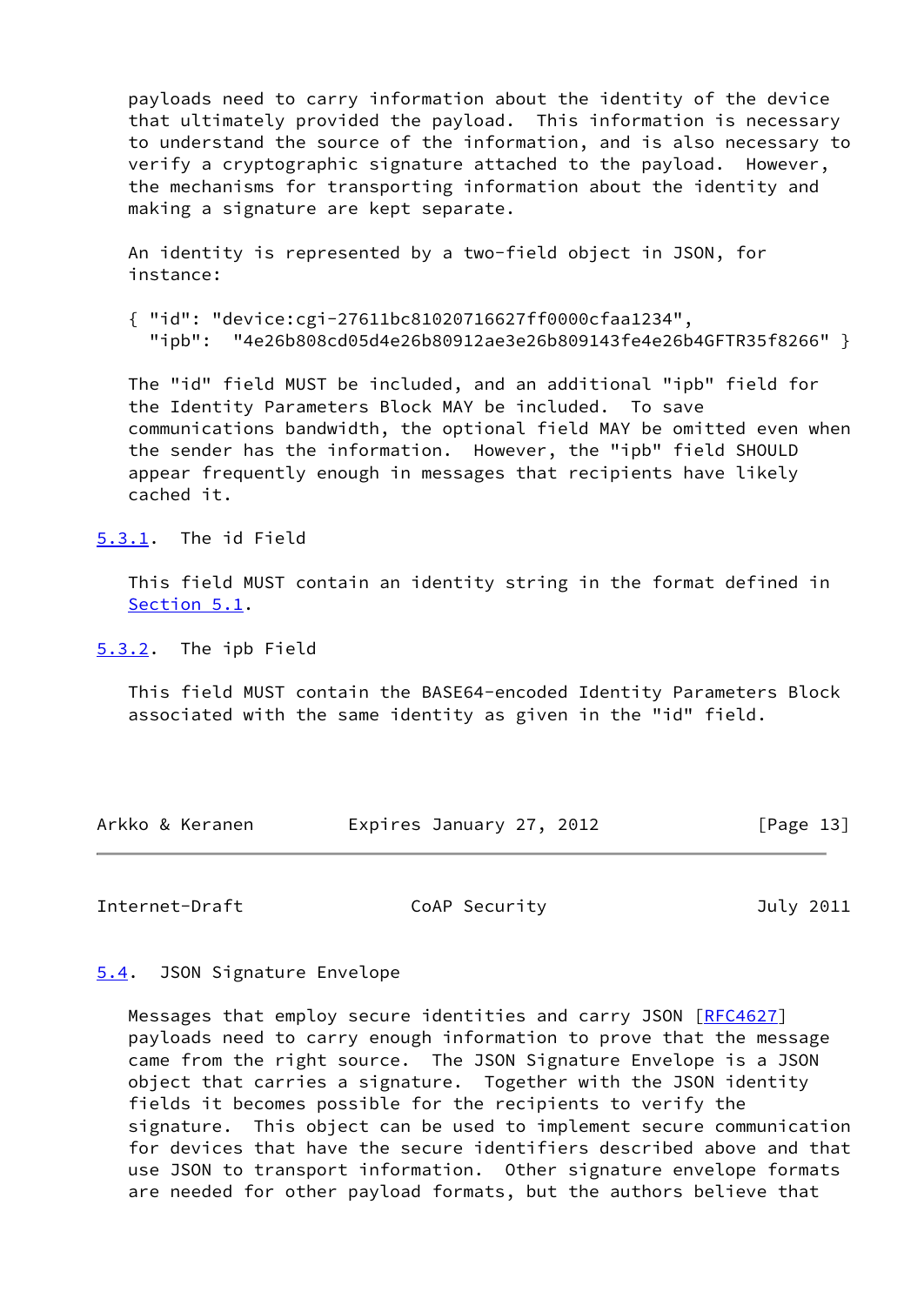the JSON format is widely applicable to smart objects.

 Note that multiple competing ways to represent signature envelopes in JSON are under development [[I-D.rescorla-jsms\]](#page-23-4), [\[I-D.jones-json-web-signature](#page-23-5)], and [\[I-D.jones-json-web-token](#page-23-6)]. The exact choice of encoding remains to be determined; this memo provides its own signature envelope format only for completeness.

 Every secure message MUST carry a JSON envelope object. This object MUST have exactly one "jmsg" field for the actual payload, "jid" field for the identity, and "jsig" field for the signature. The fields MUST also appear in this order. The messages MAY carry an additional "jts" field for the timestamp, and "jsq" field for the sequence number. If these fields are included, they MUST appear after the mandatory fields and in the given order.

 For instance, the following example contains a JSON signature envelope and a JSON payload from a temperature sensor:

 { "jmsg": { "temp": 27.5 }, "jid": { "id": "device:cgi-27611bc81020716627ff0000cfaa1234", "ipb": "4e26b808cd05d4e26b912ae3e26b809143fe4eb4GFTR35f82" }, "jts": { "s": 1311176727, "f": 123987 }, "jsq": 23, "jsig": "18929abqxc67juil7ff231000912927755bRRwlkadbfddceab"}

 Note that signatures envelopes can be nested; a JSON signature envelope can be placed inside another signature envelope in the "jmsg" field and signed. This is useful to implement secure intermediaries that want to include additional information beyond what the device itself provided.

<span id="page-15-0"></span>[5.4.1](#page-15-0). The jmsg Field

 This field MUST contain the actual payload that the device wants to send, in the usual JSON format.

| Arkko & Keranen | Expires January 27, 2012 |  | [Page 14] |
|-----------------|--------------------------|--|-----------|
|-----------------|--------------------------|--|-----------|

<span id="page-15-1"></span>Internet-Draft CoAP Security July 2011

 Note that the JSON envelope needs to be useful without securing information in the rest of the CoAP message carrying it, as well as in situations where it is retransmitted in CoAP or HTTP via an intermediary. For this reason all the relevant information MUST be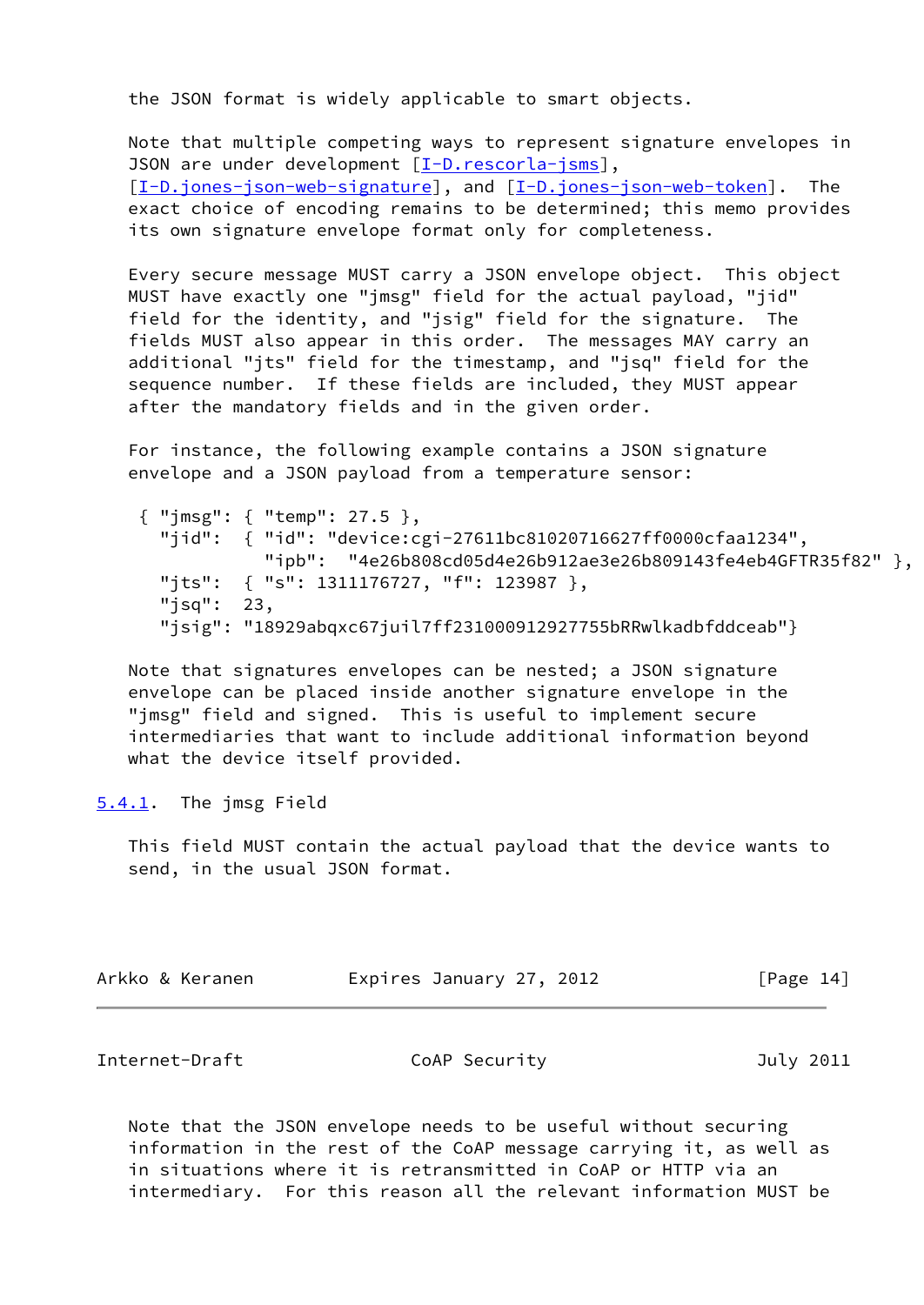in the payload part. This is usually the case when taking an information centric approach as in [[I-D.arkko-core-sleepy-sensors\]](#page-22-0). The jid field carries the identity of the device, and the jmsg carries all relevant information about what the devices wants to communicate. Consequently, the payload SHOULD be self-contained, without reference to the source or destination IP addresses of the CoAP message, or to the CoAP/HTTP method or URI.

<span id="page-16-0"></span>[5.4.2](#page-16-0). The jid Field

This field MUST contain an identity as defined in [Section 5.3](#page-13-2).

<span id="page-16-1"></span>[5.4.3](#page-16-1). The jts Field

 This field MUST contain an object with two fields. The first field, "s", indicates the number of seconds since January 1, 1970, 00:00 UTC. At least 48 bits of accuracy is required. The second field, "f" indicate the number of 1/64K fractions of a second, with 16 bits of accuracy.

 Implementation note: This format is compatible with the usual representation of time under UNIX, although the number of bits available for the integer and fraction parts may vary.

<span id="page-16-2"></span>[5.4.4](#page-16-2). The jsq Field

 This field MUST contain an integer representing a monotonically increasing sequence number of all messages sent by the sender. At least 32 bits of accuracy are required.

<span id="page-16-3"></span>[5.4.5](#page-16-3). The jsig Field

 This field MUST contain a variable-length string containing a BASE64 encoded PKCS#1 v1.5 signature, constructed by using the sender's private key over the following sequence of octets:

- 1. The 128-bit CGI Usage Discriminator value for this specification, 0x53eb e540 4a92 5517 57b6 e398 7aaf a085. (The value has been generated randomly by the editor of this specification.)
- 2. The entire JSON payload, verbatim and in text as carried in the message, with the contents of the jsig field set to an empty string (jsig: "").

| Arkko & Keranen | Expires January 27, 2012 | [Page 15] |
|-----------------|--------------------------|-----------|
|-----------------|--------------------------|-----------|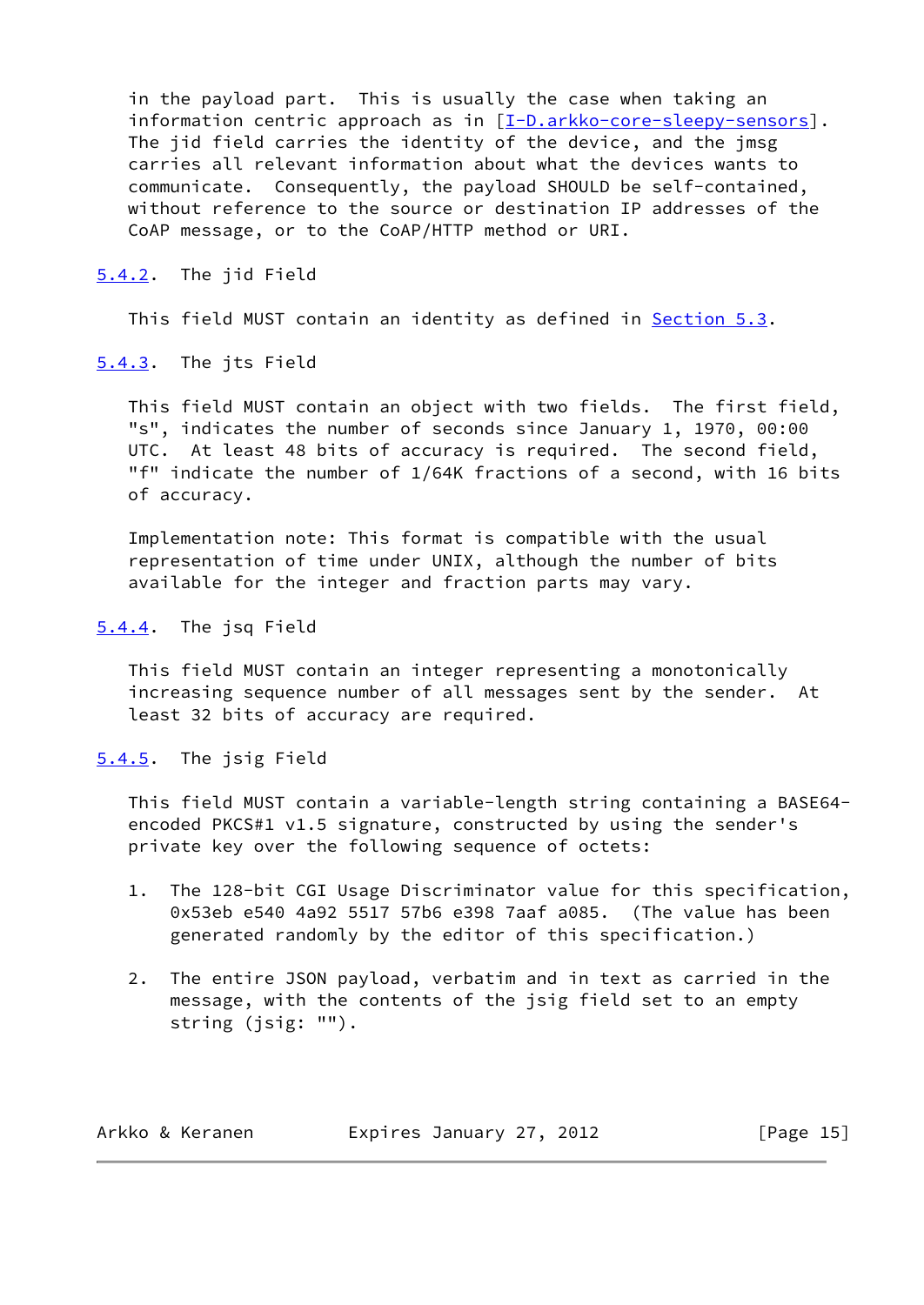<span id="page-17-1"></span> The signature value is computed with the RSASSA-PKCS1-v1\_5 algorithm and SHA-256 hash, as defined in  $[PKCS.1.1993]$  $[PKCS.1.1993]$ . Senders use their private key associated with the claimed identity. The "isig" field MUST be the last one in JSON payload. The resulting PKCS#1 v1.5 signature is put in the "jsig" field.

 Receivers MUST treat messages without the "jsig" field as unsecured. A received "jsig" field MUST be checked as follows:

- o The receiver MUST ignore any fields that come after the first "jsig" field, for both verification and other processing purposes.
- o There must be an associated JSON identity information, so that both the identity and associated public key must be apparent from the secured message, or learned from a preceding message.
- o The "jsig" field MUST have correct encoding.
- o The signature verification MUST show that the signature has been calculated as specified above.

 Messages that do not pass all the above tests MUST be silently discarded if the host has been configured to accept only secured CoAP messages. The messages MAY be accepted if the host has been configured to accept both secured and unsecured messages but MUST be treated as an unsecured message. The receiver MAY also otherwise silently discard packets (e.g., as a response to an apparent CPU exhausting DoS attack).

<span id="page-17-0"></span>[6](#page-17-0). Concluding Remarks

 This memo has presented a deployment model, security architecture, and an initial sketch of protocol design to support the architecture. To recap, the main benefits of this model are

- o Minimal configuration: per device or per group registration of identities in a server, but no configuration in every device.
- o Support for deployment models that are easily implementable by installation personnel. The necessary practices are already employed in typical current smart object networks, even when there is particular support for security.
- o Architecture that naturally supports information-centric networking, multicast, middleboxes, aggregation, sleeping nodes, and other aspects that are typical for networking for smart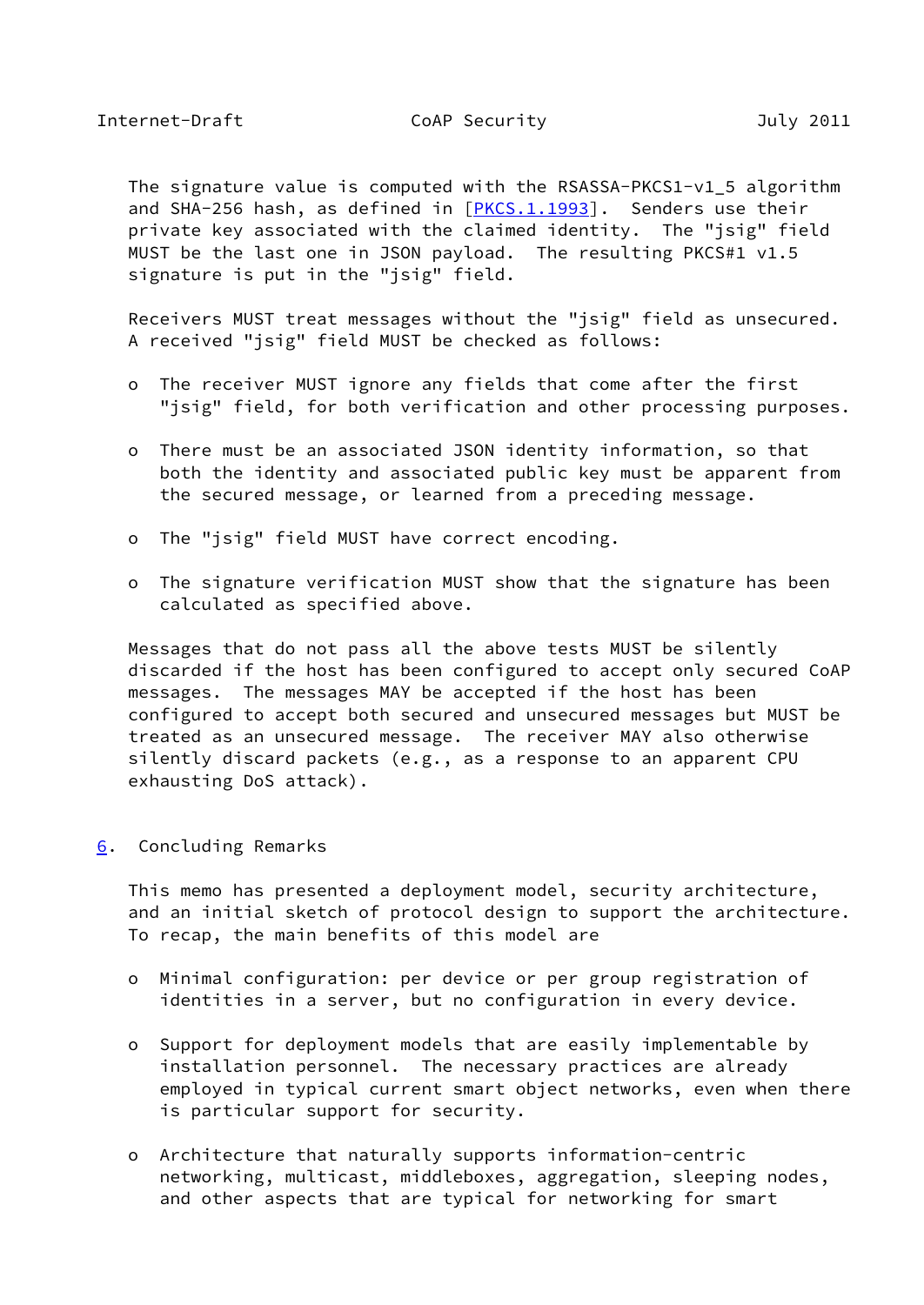Arkko & Keranen Expires January 27, 2012 [Page 16]

<span id="page-18-1"></span>Internet-Draft CoAP Security July 2011

## <span id="page-18-0"></span>[7](#page-18-0). Security Considerations

 This entire memo deals with security issues. Some analysis of the security of the mechanisms proposed in this memo is necessary, however.

 The security of the architecture rests on the choice of the number of bits in the identifier and the used hash and signature algorithm. With the use of 128 bits identifiers and SHA-256 and RSA, it is expected that the security level is similar to the one in HIP, and goes beyond the 59 bit security of CGAs.

 The basic architecture concerns itself only with integrity and data origin verification, not about confidentiality. Where confidentiality or identity privacy is required, additional mechanisms are needed.

 Replay attacks can be prevented beyond a small time window of acceptable clock drift, when devices employ the optional timestamp mechanism. This rests on the assumption of secure time synchronization or configuration in the nodes, however. Where NTP is used, its security properties in different modes are discussed in Section [15 of \[RFC5905\]](https://datatracker.ietf.org/doc/pdf/rfc5905#section-15). In general, no major security problems have been experienced with NTP protocol or reference implementation [NTP. Wikipedia], but protection against determined hostile attackers does require authentication at NTP the layer. Alternative, simpler approaches include relying on the accuracy of clocks set at manufacturing time.

 The optional sequence number mechanism can prevent all replay attacks for persistent communications between two peers. Without the use of these two mechanisms there is no support for preventing replay attacks. This may be acceptable in some environments, but not in all.

 Any information centric communication model is resistant to attacks against nodes only sending information, as they are not expected to process any security-related messages. Thus, the "sleep torture deprivation attack" described by Stajano and Anderson in [\[Resurrecting-Duckling](#page-24-2)] and other denial-of-service attacks of the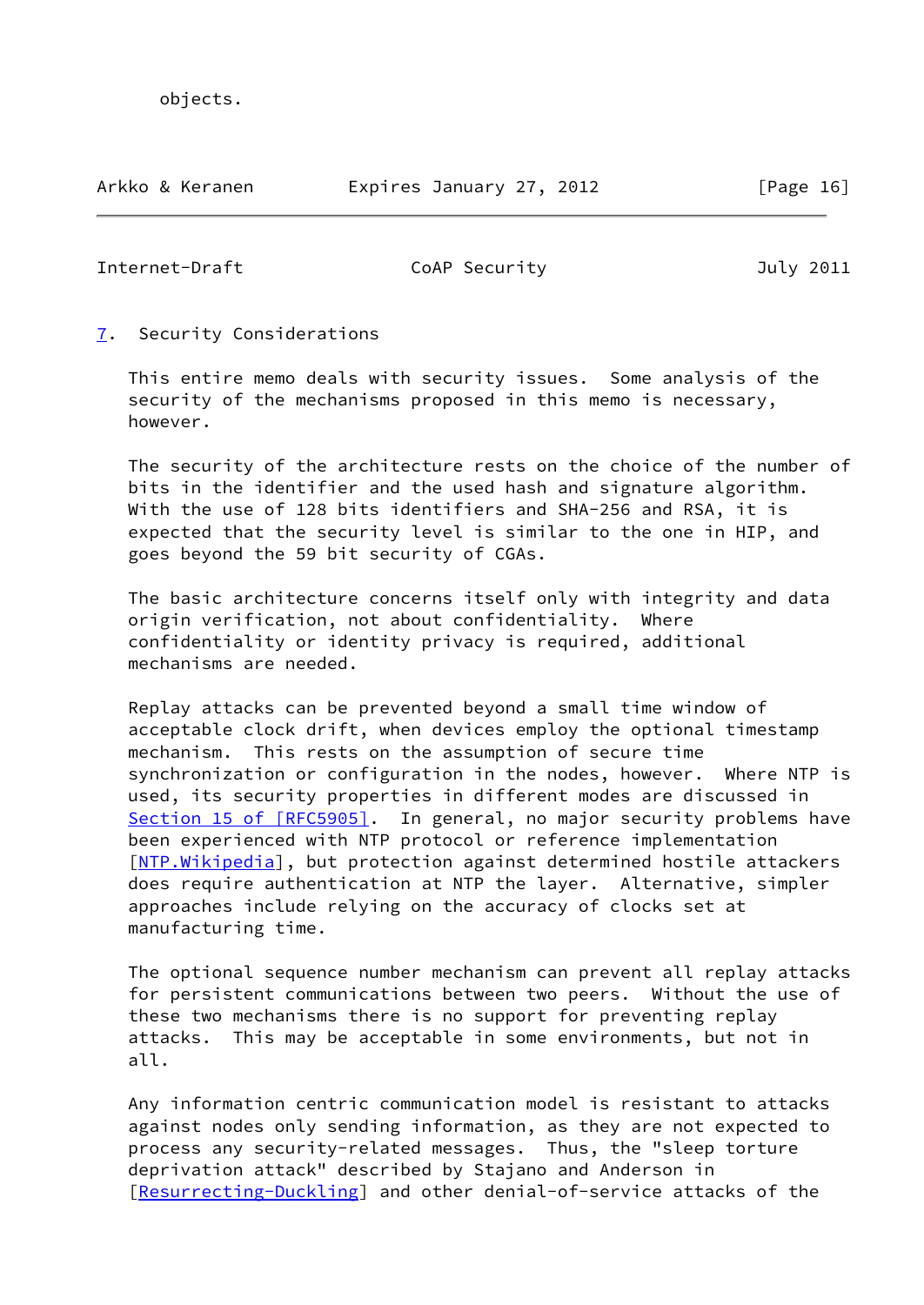same nature are not applicable in the architecture proposed in this memo. However, by the same token nodes that receive information become more vulnerable to denial-of-service attacks, as nonce exchanges, puzzles and other standard protocol mechanisms are not used to guard against the receiver having to verify a cryptographic operation on a received packet. The authors believe that this is the right tradeoff for sensor networking, given that server and gateway implementations are more likely to have the necessary capabilities to

| Expires January 27, 2012<br>Arkko & Keranen |  | [Page 17] |
|---------------------------------------------|--|-----------|
|---------------------------------------------|--|-----------|

<span id="page-19-1"></span>Internet-Draft CoAP Security July 2011

deal with attacks than sensor nodes.

<span id="page-19-0"></span>[8](#page-19-0). IANA Considerations

IANA should reserve the new URN type "device" ([Section 5.1](#page-10-2)). A new registry should be created to hold subtypes of this URN type, with the initial value "cgi" defined in this memo. New values can be created through IETF Review or IESG Approval [\[RFC5226](https://datatracker.ietf.org/doc/pdf/rfc5226)].

 IANA should also create a new registry for Cryptographically Generated Identifiers, and add a new name space Extension Type [\(Section 5.2](#page-11-0)) there. Policy for adding new extensions in this registry is RFC Required or IESG Approval [[RFC5226](https://datatracker.ietf.org/doc/pdf/rfc5226)]. Initial values for the Extension Type field are given below. Assignments consist of a name and the value.

Extension Type 0x0000 should be marked as reserved. [Section 5.2.1](#page-13-0) allocates Extension Type  $0x0001$ . As recommended in  $[REC3692]$ , this document also makes the following assignments for experimental and testing use: the value 0xFFFD, with name Exp\_FFFD; the value 0xFFFE, with name Exp\_FFFE, and the value 0xFFFF, with name Exp\_FFFF.

 IANA should also add another new name space to the same registry, for 128-bit CGI Usage Discriminators. These values are allocated on a First Come, First Served basis [\[RFC5226](https://datatracker.ietf.org/doc/pdf/rfc5226)]. The one initial value in the registry is given in **Section 5.4.5.** 

### <span id="page-19-2"></span>[9](#page-19-2). References

<span id="page-19-3"></span>[9.1](#page-19-3). Normative References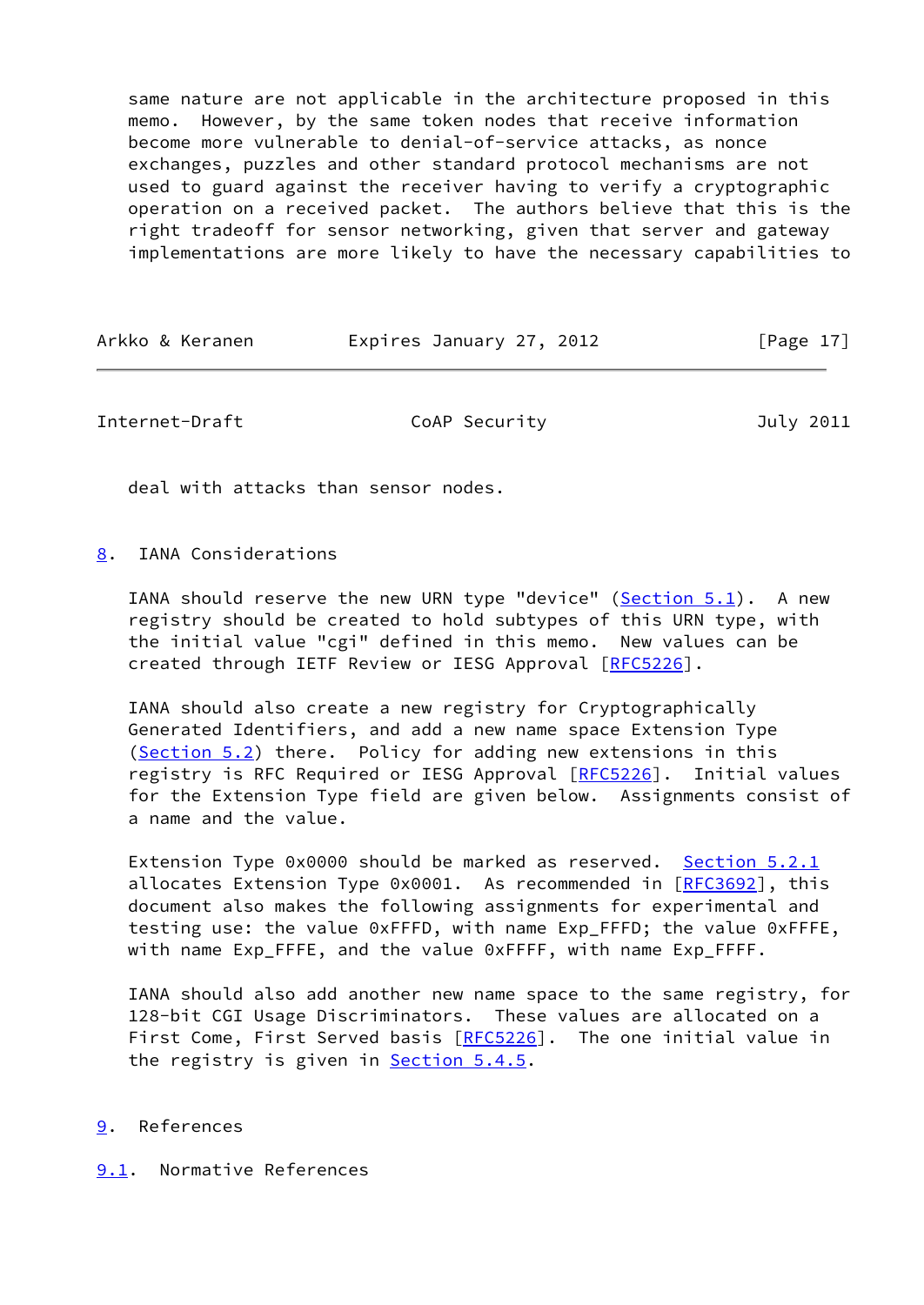<span id="page-20-1"></span> [I-D.ietf-core-coap] Shelby, Z., Hartke, K., Bormann, C., and B. Frank, "Constrained Application Protocol (CoAP)", [draft-ietf-core-coap-06](https://datatracker.ietf.org/doc/pdf/draft-ietf-core-coap-06) (work in progress), May 2011.

<span id="page-20-2"></span> [I-D.jennings-senml] Jennings, C., "Media Type for Sensor Markup Language (SENML)", [draft-jennings-senml-05](https://datatracker.ietf.org/doc/pdf/draft-jennings-senml-05) (work in progress), March 2011.

 [RFC3279] Bassham, L., Polk, W., and R. Housley, "Algorithms and Identifiers for the Internet X.509 Public Key Infrastructure Certificate and Certificate Revocation List (CRL) Profile", [RFC 3279,](https://datatracker.ietf.org/doc/pdf/rfc3279) April 2002.

| Expires January 27, 2012<br>Arkko & Keranen | [Page 18] |
|---------------------------------------------|-----------|
|---------------------------------------------|-----------|

<span id="page-20-0"></span>Internet-Draft CoAP Security Coap Security July 2011

- [RFC3280] Housley, R., Polk, W., Ford, W., and D. Solo, "Internet X.509 Public Key Infrastructure Certificate and Certificate Revocation List (CRL) Profile", [RFC 3280,](https://datatracker.ietf.org/doc/pdf/rfc3280) April 2002.
- [RFC4627] Crockford, D., "The application/json Media Type for JavaScript Object Notation (JSON)", [RFC 4627,](https://datatracker.ietf.org/doc/pdf/rfc4627) July 2006.
- [RFC5226] Narten, T. and H. Alvestrand, "Guidelines for Writing an IANA Considerations Section in RFCs", [BCP 26](https://datatracker.ietf.org/doc/pdf/bcp26), [RFC 5226](https://datatracker.ietf.org/doc/pdf/rfc5226), May 2008.
- [RFC5905] Mills, D., Martin, J., Burbank, J., and W. Kasch, "Network Time Protocol Version 4: Protocol and Algorithms Specification", [RFC 5905,](https://datatracker.ietf.org/doc/pdf/rfc5905) June 2010.

<span id="page-20-5"></span>[PKCS.1.1993]

 RSA Laboratories, "RSA Encryption Standard, Version 1.5", PKCS 1, November 1993.

<span id="page-20-3"></span>[FIPS.180-3.2008]

 National Institute of Standards and Technology, "Secure Hash Standard", FIPS PUB 180-3, October 2008, [<http://](http://csrc.nist.gov/publications/fips/fips180-3/fips180-3.pdf) [csrc.nist.gov/publications/fips/fips180-3/fips180-3.pdf](http://csrc.nist.gov/publications/fips/fips180-3/fips180-3.pdf)>.

<span id="page-20-4"></span>[CCITT.X690.2002]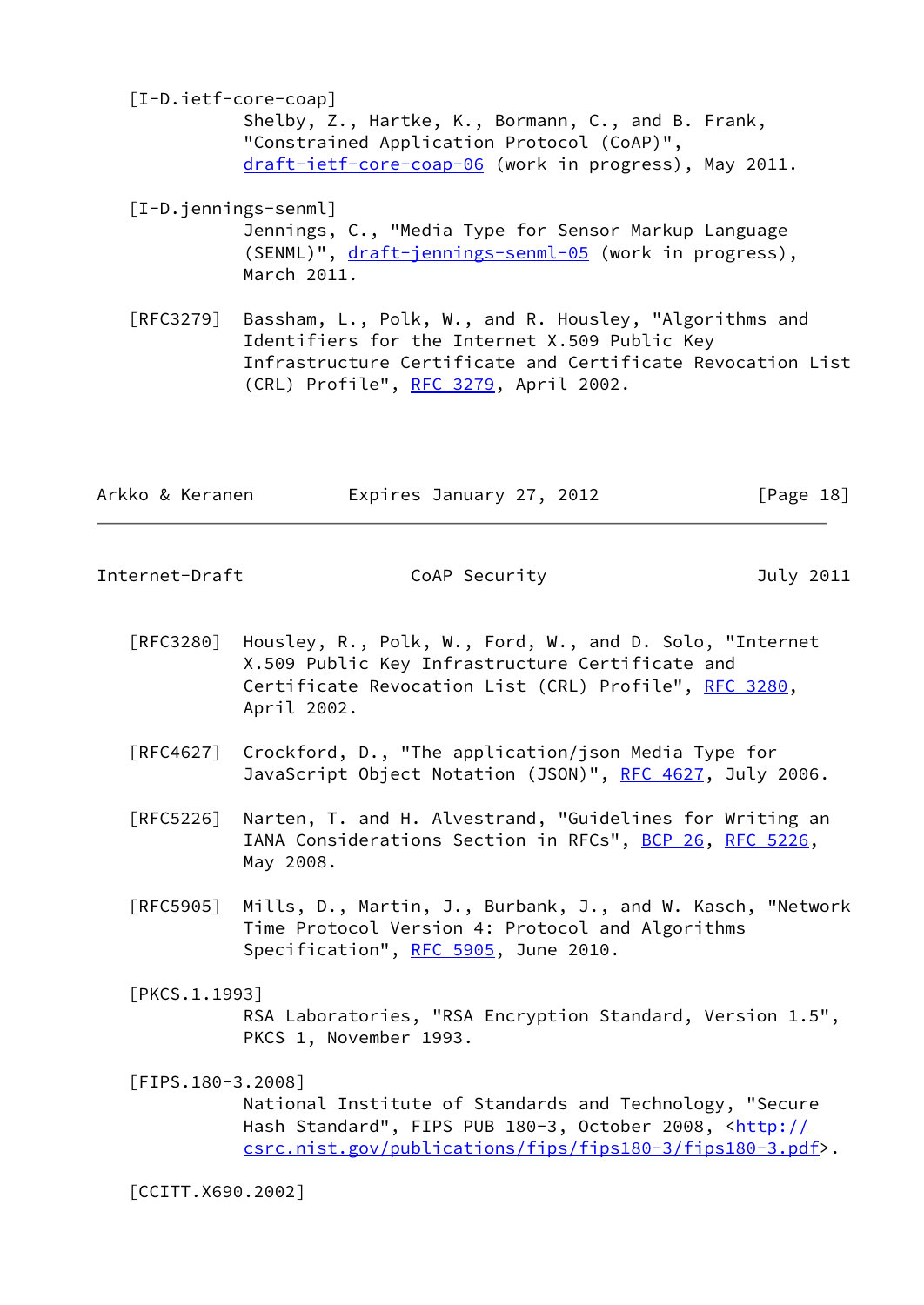International International Telephone and Telegraph Consultative Committee, "ASN.1 encoding rules: Specification of basic encoding Rules (BER), Canonical encoding rules (CER) and Distinguished encoding rules (DER)", CCITT Recommendation X.690, July 2002.

<span id="page-21-0"></span>[9.2](#page-21-0). Informative References

- [RFC3275] Eastlake, D., Reagle, J., and D. Solo, "(Extensible Markup Language) XML-Signature Syntax and Processing", [RFC 3275,](https://datatracker.ietf.org/doc/pdf/rfc3275) March 2002.
- [RFC3692] Narten, T., "Assigning Experimental and Testing Numbers Considered Useful", [BCP 82](https://datatracker.ietf.org/doc/pdf/bcp82), [RFC 3692,](https://datatracker.ietf.org/doc/pdf/rfc3692) January 2004.
- [RFC3748] Aboba, B., Blunk, L., Vollbrecht, J., Carlson, J., and H. Levkowetz, "Extensible Authentication Protocol (EAP)", [RFC 3748,](https://datatracker.ietf.org/doc/pdf/rfc3748) June 2004.
- [RFC3851] Ramsdell, B., "Secure/Multipurpose Internet Mail Extensions (S/MIME) Version 3.1 Message Specification", [RFC 3851,](https://datatracker.ietf.org/doc/pdf/rfc3851) July 2004.

| Arkko & Keranen | Expires January 27, 2012 | [Page 19] |
|-----------------|--------------------------|-----------|
|-----------------|--------------------------|-----------|

Internet-Draft CoAP Security July 2011

- [RFC3971] Arkko, J., Kempf, J., Zill, B., and P. Nikander, "SEcure Neighbor Discovery (SEND)", [RFC 3971,](https://datatracker.ietf.org/doc/pdf/rfc3971) March 2005.
- [RFC3972] Aura, T., "Cryptographically Generated Addresses (CGA)", [RFC 3972,](https://datatracker.ietf.org/doc/pdf/rfc3972) March 2005.
- [RFC4306] Kaufman, C., "Internet Key Exchange (IKEv2) Protocol", [RFC 4306,](https://datatracker.ietf.org/doc/pdf/rfc4306) December 2005.
- [RFC4862] Thomson, S., Narten, T., and T. Jinmei, "IPv6 Stateless Address Autoconfiguration", [RFC 4862,](https://datatracker.ietf.org/doc/pdf/rfc4862) September 2007.
- [RFC4880] Callas, J., Donnerhacke, L., Finney, H., Shaw, D., and R. Thayer, "OpenPGP Message Format", [RFC 4880](https://datatracker.ietf.org/doc/pdf/rfc4880), November 2007.
- [RFC5191] Forsberg, D., Ohba, Y., Patil, B., Tschofenig, H., and A. Yegin, "Protocol for Carrying Authentication for Network Access (PANA)", [RFC 5191,](https://datatracker.ietf.org/doc/pdf/rfc5191) May 2008.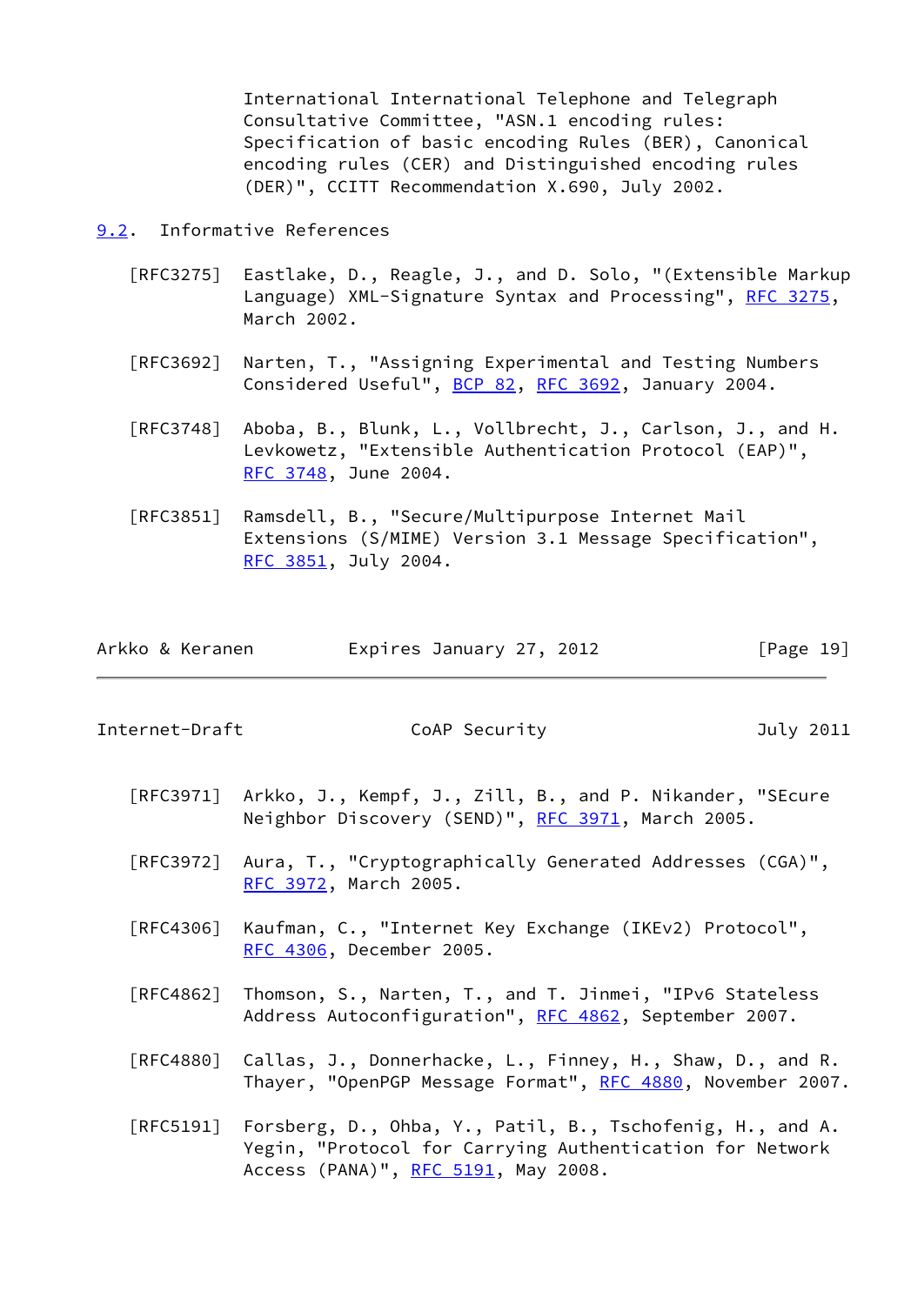- [RFC5201] Moskowitz, R., Nikander, P., Jokela, P., and T. Henderson, "Host Identity Protocol", [RFC 5201](https://datatracker.ietf.org/doc/pdf/rfc5201), April 2008.
- [RFC5238] Phelan, T., "Datagram Transport Layer Security (DTLS) over the Datagram Congestion Control Protocol (DCCP)", [RFC 5238,](https://datatracker.ietf.org/doc/pdf/rfc5238) May 2008.
- [RFC5246] Dierks, T. and E. Rescorla, "The Transport Layer Security (TLS) Protocol Version 1.2", [RFC 5246](https://datatracker.ietf.org/doc/pdf/rfc5246), August 2008.
- [RFC5406] Bellovin, S., "Guidelines for Specifying the Use of IPsec Version 2", [BCP 146](https://datatracker.ietf.org/doc/pdf/bcp146), [RFC 5406](https://datatracker.ietf.org/doc/pdf/rfc5406), February 2009.
- [RFC6078] Camarillo, G. and J. Melen, "Host Identity Protocol (HIP) Immediate Carriage and Conveyance of Upper-Layer Protocol Signaling (HICCUPS)", [RFC 6078](https://datatracker.ietf.org/doc/pdf/rfc6078), January 2011.

<span id="page-22-0"></span> [I-D.arkko-core-sleepy-sensors] Arkko, J., Rissanen, H., Loreto, S., Turanyi, Z., and O. Novo, "Implementing Tiny COAP Sensors", [draft-arkko-core-sleepy-sensors-01](https://datatracker.ietf.org/doc/pdf/draft-arkko-core-sleepy-sensors-01) (work in progress), July 2011.

 [I-D.daniel-6lowpan-security-analysis] Park, S., Kim, K., Haddad, W., Chakrabarti, S., and J. Laganier, "IPv6 over Low Power WPAN Security Analysis", [draft-daniel-6lowpan-security-analysis-05](https://datatracker.ietf.org/doc/pdf/draft-daniel-6lowpan-security-analysis-05) (work in progress), March 2011.

Arkko & Keranen Fxpires January 27, 2012 [Page 20]

Internet-Draft CoAP Security July 2011

[I-D.garcia-core-security]

 Garcia-Morchon, O., Keoh, S., Kumar, S., Hummen, R., and R. Struik, "Security Considerations in the IP-based Internet of Things", [draft-garcia-core-security-02](https://datatracker.ietf.org/doc/pdf/draft-garcia-core-security-02) (work in progress), July 2011.

[I-D.iab-smart-object-workshop]

 Tschofenig, H. and J. Arkko, "Report from the 'Interconnecting Smart Objects with the Internet' Workshop, 25th March 2011, Prague", [draft-iab-smart-object-workshop-01](https://datatracker.ietf.org/doc/pdf/draft-iab-smart-object-workshop-01) (work in progress), July 2011.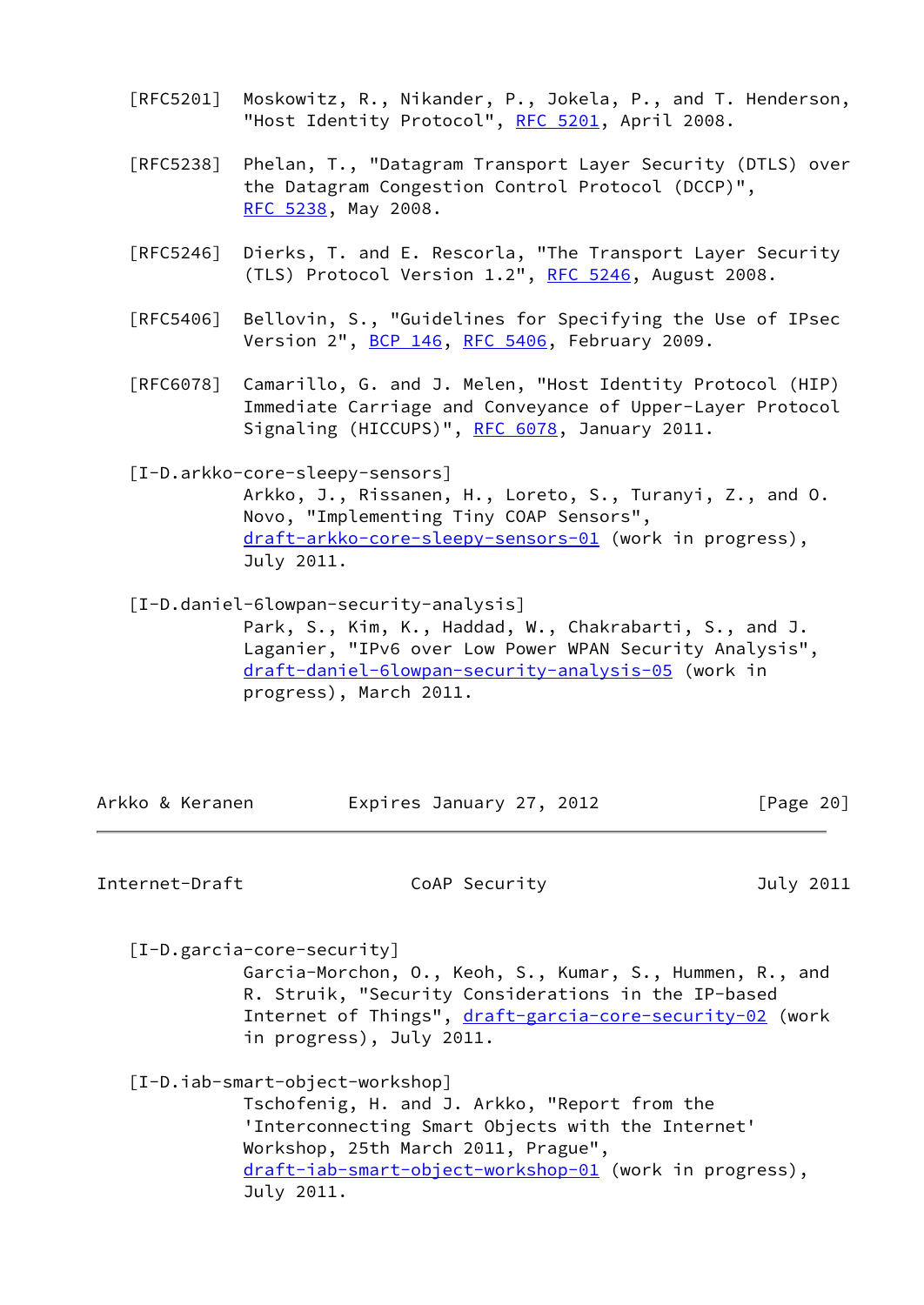<span id="page-23-6"></span><span id="page-23-5"></span><span id="page-23-2"></span><span id="page-23-1"></span>

|                        | $[I-D.ietf-hip-rfc5201-bis]$<br>Moskowitz, R., Heer, T., Jokela, P., and T. Henderson,<br>"Host Identity Protocol Version 2 (HIPv2)",<br>draft-ietf-hip-rfc5201-bis-06 (work in progress),<br>July 2011.                           |  |
|------------------------|------------------------------------------------------------------------------------------------------------------------------------------------------------------------------------------------------------------------------------|--|
|                        | [I-D.jones-json-web-signature]<br>Jones, M., Balfanz, D., Bradley, J., Goland, Y., Panzer,<br>J., Sakimura, N., and P. Tarjan, "JSON Web Signature<br>(JWS)", draft-jones-json-web-signature-02 (work in<br>progress), April 2011. |  |
|                        | [I-D.jones-json-web-token]<br>Jones, M., Balfanz, D., Bradley, J., Goland, Y., Panzer,<br>J., Sakimura, N., and P. Tarjan, "JSON Web Token (JWT)",<br>draft-jones-json-web-token-05 (work in progress),<br>July 2011.              |  |
|                        | [I-D.kivinen-ipsecme-ikev2-minimal]<br>Kivinen, T., "Minimal IKEv2",<br>draft-kivinen-ipsecme-ikev2-minimal-00 (work in progress),<br>February 2011.                                                                               |  |
|                        | $[I-D.moskowitz-hip-rg-dex]$<br>Moskowitz, R., "HIP Diet EXchange (DEX)",<br>draft-moskowitz-hip-rg-dex-05 (work in progress),<br>March 2011.                                                                                      |  |
| $[I-D.$ rescorla-jsms] | Rescorla, E. and J. Hildebrand, "JavaScript Message<br>Security Format", draft-rescorla-jsms-00 (work in<br>progress), March 2011.                                                                                                 |  |
|                        | [I-D.sarikaya-core-sbootstrapping]<br>Sarikaya, B., Ohba, Y., Moskowitz, R., Cao, Z., and R.                                                                                                                                       |  |
| Arkko & Keranen        | Expires January 27, 2012<br>[Page $21$ ]                                                                                                                                                                                           |  |
| Internet-Draft         | CoAP Security<br>July 2011                                                                                                                                                                                                         |  |
|                        | Cragie, "Security Bootstrapping of Resource-Constrained<br>Devices", draft-sarikaya-core-sbootstrapping-02 (work in<br>progress), June 2011.                                                                                       |  |

<span id="page-23-4"></span><span id="page-23-3"></span><span id="page-23-0"></span>[IEEE.802-1X.2010]